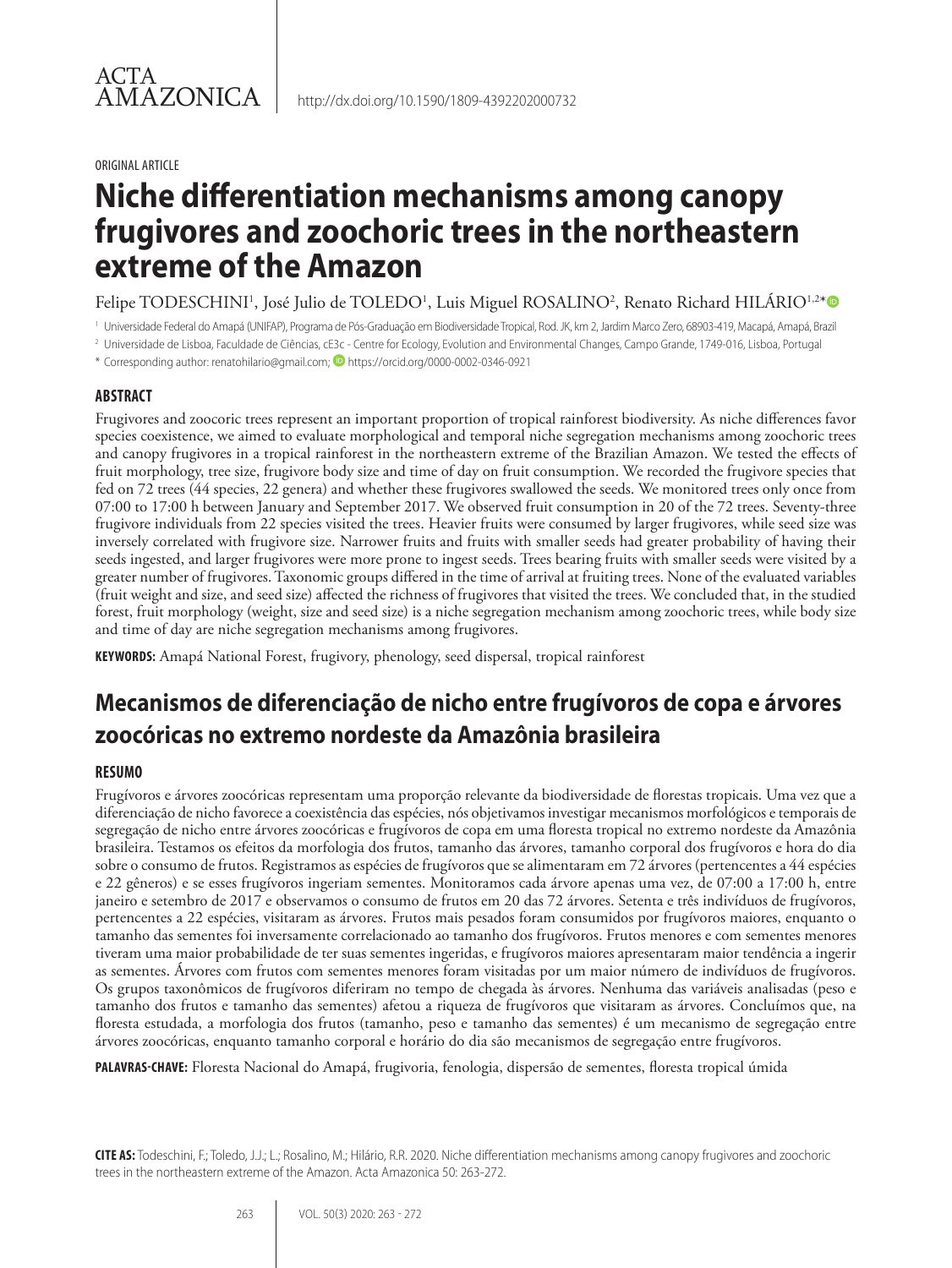

TODESCHINI *et al.* Niche differentiation among frugivores and zoochoric trees

# **INTRODUCTION**

Frugivory is an important ecological interaction in which animals gain food while plants may have their seeds dispersed. This relationship is critical in tropical forests, where between 62.1% and 93.5% of woody species are dependent on animals for seed dispersal (Jordano 2000). Many frugivores ingest seeds together with the fruit pulp, and then defecate the intact seeds (Jordano 2000; Fricke *et al.* 2013). Passage through the gut of a frugivore often increases seed germinability (Traveset *et al.* 2007; Rosalino *et al*. 2010; Jordaan *et al.* 2011). Furthermore, seed dispersers take the seeds away from the parent tree, reducing competition among seedlings and attack by pathogens and predators (Warren and Giladi 2014).

Birds and mammals are the main tropical frugivores and seed dispersers (Herrera 2002; Chen and Moles 2015) and may feed on up to 75% of the fruit species throughout the tropics (Uriarte *et al.* 2011; Bello *et al.* 2015). Between 25% and 35% of Neotropical birds are frugivores (Pizo and Galetti 2000). Among mammals, primates are the main arboreal frugivores (Fleming and Kress 2011), and seed dispersal by primates is important since they can swallow larger seeds than most birds and bats (Gardner et al. 2019).

Niche differentiation favors species coexistence (Chesson 2000; Chase and Leibold 2003), and strategies of both frugivores and zoochoric trees to increase niche segregation with their competitors may affect how they interact with each other (i.e. different plant species should attract different frugivores, and different frugivores may feed on different plant species). However, there is also convergence in fruit and frugivore traits in response to evolutionary selective pressures (Lomáscolo *et al.* 2010; Dehling *et al.* 2016), creating redundancy in the seed dispersal interaction (Zamora 2000). The evolutionary patterns shaped by frugivory and seed dispersal may be complex, since successful germination and plant establishment sometimes depend on secondary dispersal by ants, beetles or rodents (Vander Wall and Longland 2004; Camargo *et al.* 2019), which may also shape fruit traits (Vander Wall and Longland 2004).

Plants may segregate spatially, so that each species performs with optimal fitness in a different environment (Svenning 2001; Kraft *et al.* 2008), or in a different vertical stratum (Silvertown 2004). Niche segregation can also be temporal, when different species produce flowers and fruits at different times of the year (Günter *et al.* 2008; Munguía-Rosas *et al.* 2011), or morphological, when plants produce morphologically different fruits and flowers to attract different frugivores and pollinators (Flörchinger *et al*. 2010; Dehling *et al.* 2016). These niche differentiation mechanisms can directly affect frugivory, since plant phenology, spatial distribution, nutritional content, and fruit morphology determine frugivore feeding choices (Leiner *et al*. 2009; Flörchinger *et al.* 2010; Dehling *et al.* 2016).

Frugivorous animals also display niche differentiation, which may be spatial, when species occupy different vegetation types or different vertical strata (Poulsen *et al.* 2002; Bersacola et al. 2015), or morphological/behavioral, when species feed on fruits with distinct colors, shapes, and sizes (Flörchinger *et al.* 2010; Dehling *et al.* 2016). For example, gape size limits the size of fruit that a frugivore can ingest (Moran and Catterall 2010; Burns 2013; Galetti *et al.* 2013). There may also be temporal niche segregation among frugivores, as when nocturnal and diurnal frugivores feed on the same fruits in different periods of the day (Mello *et al*. 2011).

Understanding niche segregation mechanisms may contribute to explain the high biodiversity in tropical forests, which are the most biodiverse environments globally (Lewis *et al.* 2015). Nevertheless, most studies investigating frugivoryrelated niche segregation have focused only on a few pairs of species (Russo 2003; McConkey *et al.* 2014; Moreira *et al.* 2017; Pegman *et al.* 2017), which is insufficient to understand niche segregation patterns at the community level. In addition, temporal niche segregation between frugivores is poorly understood. Therefore, the aim of this study was to fill these information gaps by evaluating how fruit, seed, and tree characteristics affect fruit consumption by canopy frugivores, and how the attributes of these frugivores are related to fruit consumption in a Neotropical rainforest. We expected that frugivore body size is related to the traits of the fruits they consume, and to whether they swallow the seeds or not. In turn, we expected that fruit traits and tree size are related to the probability of the fruit and its seeds being ingested, and affect the richness and abundance of frugivores that feed on them. Finally, we predicted that the prevalence of ripe fruit in the forest affects the visitation of the trees by frugivores, and that different taxonomic groups of frugivores will differ in the time of arrival at the fruiting trees. Our hypotheses and their underlying reasoning are explained in more detail in Table 1.

# **MATERIAL AND METHODS**

### **Study site**

The study was performed during a 10-month period (November 2016 to September 2017) in the Amapá National Forest (ANF), located in the northeastern extreme of the Brazilian Amazon, in the Guiana Shield region. ANF is a protected area consisting of 459,867 ha of mostly pristine evergreen forests (ICMBio 2014) surrounded by two additional protected areas, the Amapá State Forest and Mountains of Tumucumaque National Park (ICMBio 2014). Fieldwork was authorized by Instituto Chico Mendes de Conservação da Biodiversidade (SISBIO license # 49776–2). Information about arboreal frugivores in ANF is still scarce, but previous inventories reported 110 and 14 of, at least partially frugivorous species of birds and arboreal/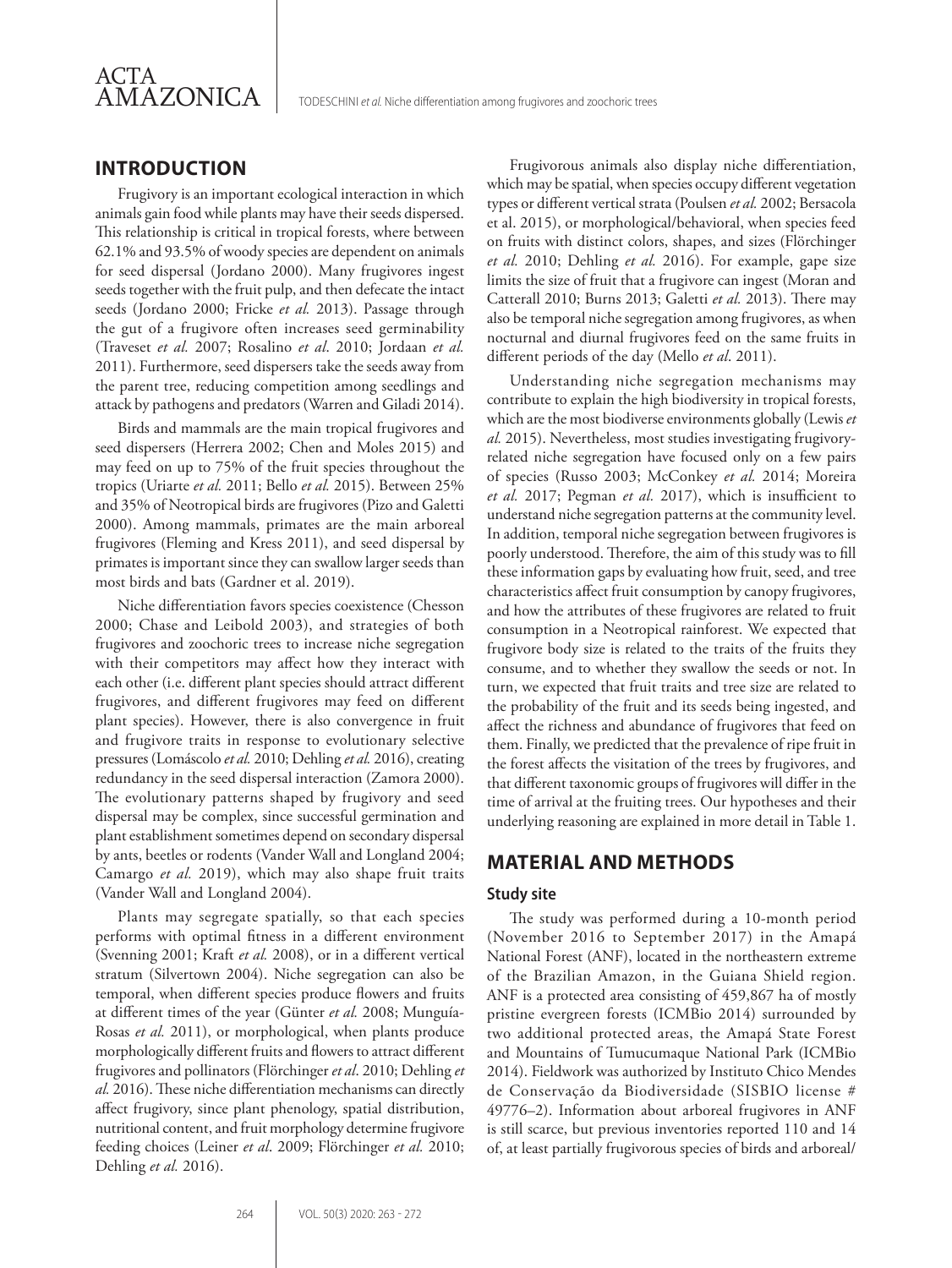Table 1. Hypotheses established for the evaluation of the relation among zoochoric trees and canopy frugivores in Amapá National Forest (Amapá, Brazil) and their underlying reasoning.

| Hypotheses                                                                                                                                                     | Reasoning                                                                                                                                                                                                                                     |
|----------------------------------------------------------------------------------------------------------------------------------------------------------------|-----------------------------------------------------------------------------------------------------------------------------------------------------------------------------------------------------------------------------------------------|
| H1 - Larger frugivores will consume heavier and larger<br>fruits, and fruits with larger seeds.                                                                | Larger frugivores are stronger (Sekar and Sucumar 2013) and have larger gape sizes (Moran and<br>Catterall 2010; Burns 2013; Galetti et al. 2013) allowing them to cope with heavier and larger fruits,<br>and with fruits with larger seeds. |
| H2 - Larger frugivores will prefer to feed on larger trees<br>(larger DBH).                                                                                    | Larger trees bear higher fruit abundance (Chapman et al. 1992), supplying more efficiently the<br>higher energetic demand of larger frugivores (Hawes and Peres 2014).                                                                        |
| H3 - Larger frugivores will swallow the seeds more<br>frequently than smaller ones.                                                                            | Gape size, which is related to frugivore size, limits the size of seeds that can be swollen by frugivores<br>(Moran and Catterall 2010; Galetti et al. 2013).                                                                                 |
| H4 - Smaller fruits will have their seeds swallowed more<br>frequently than larger fruits.                                                                     | Given the limiting effect of gape size in the ingestion of fruits (Moran and Catterall 2010; Burns<br>2013), more frugivores should be able to swallow the smaller fruits as a whole (Jordano 2000; Muñoz<br>et al. 2016).                    |
| H5 - Fruits with smaller seeds will have their seeds<br>swallowed more frequently than fruits with larger seeds.                                               | Larger seeds occupy more space within the frugivore gut (Jordano 2000), limiting the ingestion of<br>fruit pulp. Thus, frugivores must avoid ingesting larger seeds.                                                                          |
| H6 - The richness and abundance of frugivores that visit<br>a given fruit tree will be related to fruit traits, such as size,<br>weight, as well as seed size. | Fruit size and weight, as well as seed size may constrain the consumption of such fruits by some<br>frugivore species (Moran and Catterall 2010; Galetti et al. 2013; Blendinger et al. 2016).                                                |
| H7 - Larger trees will attract a large number of frugivore<br>individuals and species.                                                                         | Larger trees may be more conspicuous and produce higher fruit abundance (Chapman et al. 1992).                                                                                                                                                |
| H8 - Frugivore richness and abundance in the focal trees<br>will be higher in months with lower prevalence of ripe<br>fruits.                                  | Frugivores will concentrate their feeding in the few trees bearing fruits in months with low fruit<br>prevalence (Stevenson et al. 2000, Saracco et al. 2005).                                                                                |
| H9 - Taxonomic groups will differ in the time of arrival in<br>the fruiting tree.                                                                              | Taxonomic groups differ regarding predation risk, and physiological constraints that may influence<br>the time of activity onset (Taufique et al. 2006; Saggese et al. 2011).                                                                 |

scansorial mammals, respectively (Sick 1997; Reis *et al.* 2006; Supplementary Material, Table S1).

The climate in ANF is classified as Af (tropical forest climate) according to Köppen's classification (ICMBio 2014). Maximum and minimum temperatures are approximately 32°C and 22°C, respectively. Average annual rainfall is 2284 mm, concentrated between December and July, with a dry season from August to mid-December, yet rainfall is typically above 60 mm even in the driest months (ICMBio 2014).

#### **Sampling design**

A 5 × 5-km grid of trails of the Research Program on Biodiversity (PPBio) (https://ppbio.inpa.gov.br/en/home) is located in the southern region of the ANF (Figure 1), and includes 30 standardized sampling plots  $(40 \times 250 \text{ m})$ (ICMBio 2014). Our study was performed in five of these plots (Figure 1). We identified the zoochoric trees [>10 cm DBH (diameter at breast height)] in the plots and recorded their DBH, since it is correlated with fruit production (Chapman *et al*. 1992). The trees were identified by an experienced parataxonomist following Byng *et al.* (2016). Although 59.5% of the trees in the plots were zoochoric, most of the zoochoric species had only one or two individuals in the study plots. Therefore, we initially selected 942 trees belonging to species that had three or more individual trees in the five plots, to allow for at least 30 hours of observation

for each species. The 942 trees were monitored monthly from November 2016 to September 2017 to register whether they bore ripe fruits.

We used the focal-tree method (Galetti *et al.* 2013) to record vertebrate frugivore species feeding on each tree and whether the frugivore species typically swallowed or discarded the seeds of the focal tree. Each month, we selected four to 10 trees bearing ripe fruits over at least 30% of their canopies to monitor frugivore visits, totaling 72 trees, pertaining to 44 species and 22 genera. To keep independence among samples, each focal tree was monitored only once throughout the study, at a time when it was bearing fruit. By sampling each tree only once, we avoided the bias associated with pseudoreplication of repeated monitorings of the same tree. Ideally, we aimed to select focal individuals of the same species, to avoid increased variability associated with distinct species. However, due to the limited availability of conspecific fruit-bearing trees, in some cases we had to select focal individuals of different congeneric species. Although the variation in fruit traits (e.g. size) across species is often higher than variation within species (Mubo *et al*. 2004), this was not the case for most of the genera in this study, with the exception of *Protium* (data available at: https://ppbiodata.inpa.gov.br/metacatui/#view/ PPBioAmOc.229.4). Although acknowledging this limitation, we used congeneric trees to allow the inclusion of this genus in our study (otherwise it would have to be excluded), because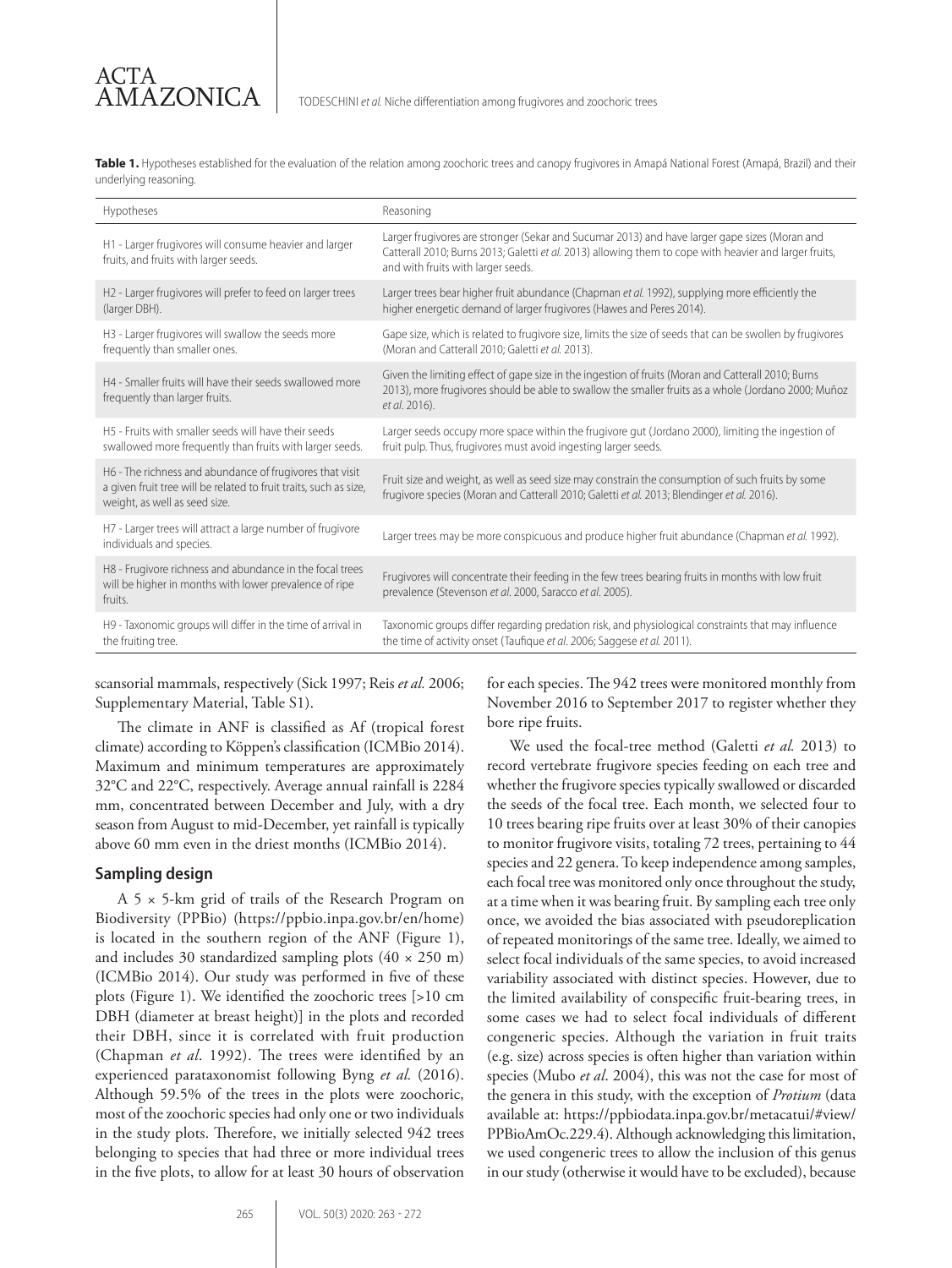TODESCHINI *et al.* Niche differentiation among frugivores and zoochoric trees



**Figure 1.** Location of Amapá state in Brazil, of the Amapá National Forest (ANF) (Flona in the figure legend) in Amapá, and of the 5x5-km trail grid and the five sampling plots within ANF. (Map: Bayron R. Calle Rendón).

field data clearly showed that this genus is a food resource for the animal species at the study site.

The 72 focal trees were monitored from January to September 2017, as we could not arrive at the focal trees early in the morning during the late dry season due to the low level of the river used to access the grid, which prevented navigation among surfaced rocks before dawn. We selected the focal trees so that a minimum of three and a maximum of six trees were monitored for each genus (Supplementary Material, Table S2). We observed the focal trees from 07:00 to 17:00h (sunrise varied from 6:04 to 6:35 h and sunset, from 18:11 to 18:41 h). It was not possible to start monitoring earlier in the morning due to fog. Trees were observed with  $10 \times 42$  binoculars. Only two observers stayed near the focal tree, in a position from where they could observe the whole tree canopy. The observers adopted a discreet posture, wore camouflage, and avoided making any sound to minimize any disturbance to the frugivores. We did not register terrestrial and/or nocturnal frugivores. We recorded the length of each feeding bout, i.e. the time between the moment that each frugivore individual or group started feeding on the fruiting tree, and the moment it/they stopped feeding or left the tree (we assume no registration bias occurred as we never observed more than one species visiting the monitored tree at the same time). We used a field guide (Sigrist 2013) to identify bird species and obtain their body length. The body length of primates was obtained from Bicca-Marques *et al.* (2006).

For each focal tree, we collected fallen ripe fruits (average = 3.6 fruits per tree; standard deviation = 2.9; range = 1 to 14)

to measure fruit characteristics. Considering the low level of frugivory in the study site, we assume that fallen fruits may represent the average fruit traits of each tree. We used a caliper to record fruit length and width and calculated a fruit size index by multiplying fruit length by width. Fruit weight was measured with spring scales. We calculated a seed-size index by multiplying seed length by width. The smallest seeds were considered as having a size of 0.01 cm, the smallest division of the caliper. Fruit and seed traits were averaged over the focal trees of the same species (Supplementary Material, Table S2).

#### **Statistical analyses**

To examine the mechanisms of niche segregation between frugivores and trees, we evaluated the factors that affect four dependent variables: frugivore size (average species body length), whether the seeds were swallowed or not by the frugivore species, species richness, and abundance of frugivore individuals visiting each tree. We ran generalized linear models in a multi-model inference approach in the "MuMIn" package (Barton 2009) of the R software version 3.6.3 (R Core Team 2019). We created four full models (one for each dependent variable; Supplementary Material, Table S3), including the independent variables that we hypothesized could affect the dependent variables. We then tested every possible combination of independent variables and ranked the models based on their AICc (Akaike's Information Criterion corrected for small samples). ΔAICc values (the difference between the AICc of a given model and the AICc of the most parsimonious model) were used to calculate Akaike weights, which were then used to average the models and calculate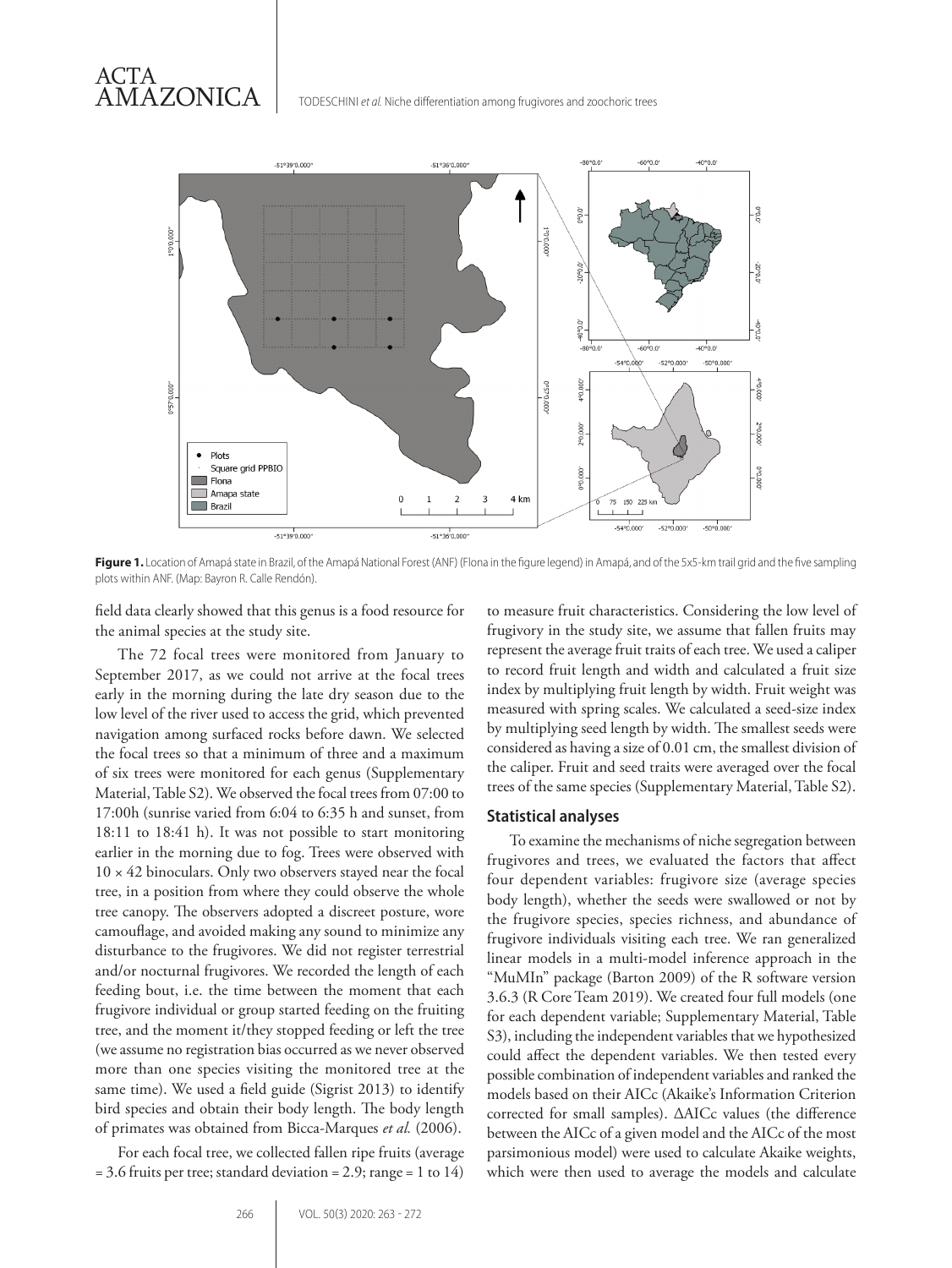

importance values for each independent variable (Burnham and Anderson 2004). We only considered those models with a  $\triangle$ AICc  $\leq$  2.0. Variables were considered important when their importance value was > 4.0 (Burnham 2015). Prior to the analyses, all continuous variables were standardized to zero mean and unit variance. Since some independent variables could be correlated, we calculated Variance Inflation Factors (VIF) with the "car" package (Fox and Weisberg 2011), using the R software, and excluded those models in which collinearity could represent a problem (at least one VIF > 3.0; Quinn and Keough 2002). Therefore, the model averaging approach was carried out only with collinearity-free models. The sampling units of these analyses were the feeding bouts (dependent variables: frugivore size and whether the seed was swallowed or not) or the focal trees (dependent variables: frugivore richness and abundance). We also tested if the time of arrival at the feeding tree (continuous dependent variable) differed between taxonomic groups (independent variable) through an ANOVA with Tukey's post-hoc test. Given the low number of visits for some taxonomic groups, we grouped all non-passerine birds into one category, and compared them to Passeriformes and Primates.

## **RESULTS**

Seventy-three frugivore individuals visited the focal trees during the study. The number of frugivore individuals presented a bimodal temporal pattern, with peaks in January (17 individual frugivores) and July (20 individual frugivores) (Figure 2). The highest number of species visiting the focal trees was recorded in August and September (Figure 2). Twenty-two species (20 bird and two primate species) were recorded consuming fruit of 20 (27.8%) of the 72 focal trees (Supplementary Material, Tables S2 and S4).

Frugivores observed in this study consumed only ripe fruits. The frequency of trees bearing ripe fruit was low between January and March (approximately 4%) and tended to increase throughout the study period, reaching 18% in August and September (Figure 2). Out of the 942 trees of zoochoric species monitored monthly, we did not detect fruit-bearing in 51% ( $n = 472$ ) over the course of the study. Coinciding with fruit availability, frugivory was more prevalent in August and September, when we observed fruit consumption in 40% of the focal trees.

Fruit weight, as well as seed size, were important to explain the size of the frugivores that visited the focal trees. Heavier fruits were consumed by larger frugivores, whereas seed size was inversely correlated with frugivore size (Table 2). Fruit dimension and frugivore size were important for predicting whether the seeds were swallowed or not (Table 2). Larger frugivores ingested seeds more frequently than smaller ones. Moreover, seeds of narrower and lighter fruits were also ingested more frequently. None of the independent



Figure 2. Monthly variation in the number of focal trees, fruit availability, and frugivore visitation in the five sampling plots during the study in Amapá National Forest (Amapá, Brazil). Bars show the number of focal trees monitored each month (visited and non-visited by frugivores). Lines show frugivore species richness (solid line), and individual abundance (dashed line) observed in the monitored trees, and the percentage of trees bearing ripe fruit in the sampling plots (dotted line).

variables tested were important for predicting the number of frugivore species that fed on the focal trees (Supplementary Material, Table S5). Nevertheless, the number of individual frugivores recorded in the focal trees was negatively related to the seed's smallest dimension (Table 2; Supplementary Material, Table S6).

Regarding temporal niche segregation between taxonomic groups, primates arrived later at the trees to forage compared to Psittaciformes and Piciformes ( $F_{4,39} = 3.771$ ;  $p = 0.011$ ), i.e. primates visited the fruiting trees in average 4.5 hours later then Psittaciformes and Piciformes. Most (65.8%) of the observed frugivores visited the monitored trees in the morning.

# **DISCUSSION**

#### **Niche segregation among frugivores**

We showed that fruit traits influence which frugivores will feed on them, and affect the probability of fruits and seeds being ingested by frugivores, thus affecting seed dispersal patterns. Body size was among the most important niche segregation factors among frugivores, with larger frugivores feeding on heavier fruits due to their greater strength and larger gape (partially corroborating H1). Body size is correlated with gape size in birds, which limits the maximum fruit size that birds can swallow whole (Moran and Catterall 2010). However, sometimes frugivores can handle the fruits to eat them piecemeal, and primates and psittacids can feed on fruits much larger than their gapes (Oliveira *et al*. 2011; Baños-Villaba 2017). Indeed, this was the case of the two small psittacids (*Brotogeris chrysoptera* and *Touit huetii*) in our study, which fed on fruits larger than their gapes, by eating the pulp but not ingesting the seeds. Therefore, the relationship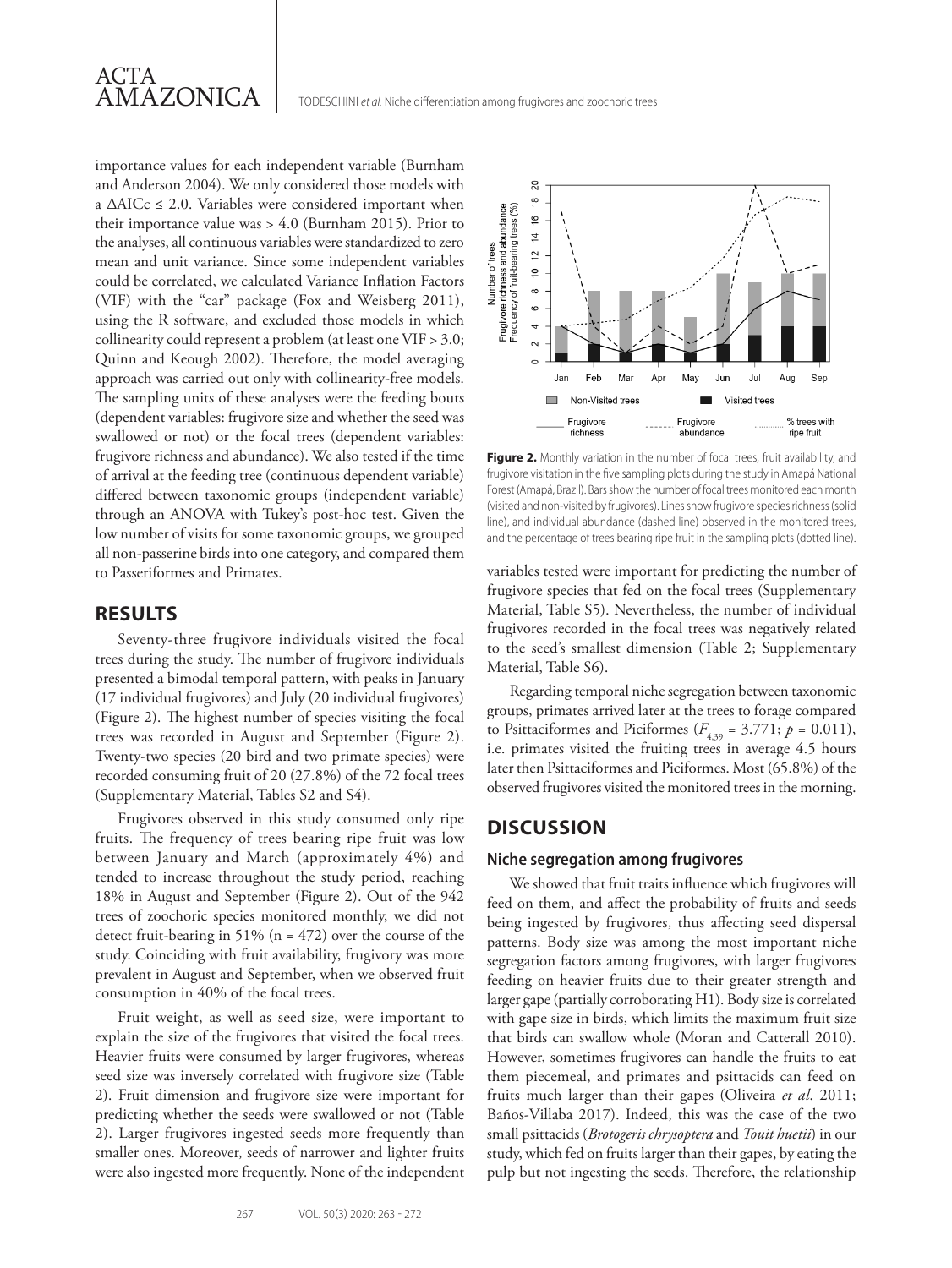**Table 2.** Model-averaging results based on Akaike weights of the models with ΔAICc (difference between the AICc of a given model and the AICc of the most parsimonious model) ≤ 2.0. Variables were considered important for predicting frugivore size, whether the seed was swollen or not, and frugivore abundance when they presented an importance value > 0.4. Coefficients, standard errors, and P-values were conditionally averaged. Coef = coefficient; Imp = variable importance; na = not applicable; DBH = tree diameter at breast height; abs = variable absent from the models with ΔAICc ≤ 2.0. The models used in the model averaging are presented in Supplementary Material, Table S6.

|                          | Frugivore size    |         |            | Seed swallowed or not |       |            | Frugivore abundance |       |            |
|--------------------------|-------------------|---------|------------|-----------------------|-------|------------|---------------------|-------|------------|
| Independent variables    | $Coef \pm SE$     | p       | <i>Imp</i> | $C$ oef + SF          | p     | <i>Imp</i> | $C$ oef + SF        | р     | <i>Imp</i> |
| Fruit weight             | $0.635 \pm 0.141$ | < 0.001 | 1.00       | $-1.053 \pm 0.588$    | 0.083 | 0.90       | abs                 | abs   | abs        |
| Seed size                | $-0.387 + 0.112$  | < 0.001 | 1.00       | $-1.988 + 1.444$      | 0.182 | 0.20       | abs                 | abs   | abs        |
| Fruit size               | abs               | abs     | abs        | $-2.417 + 0.940$      | 0.013 | 0.24       | $-0.212 + 0.222$    | 0.375 | 0.17       |
| Seed smallest dimension  | abs               | abs     | abs        | $-0.866 + 0.606$      | 0.166 | 0.41       | $-0.631 + 0.215$    | 0.006 | 1.00       |
| DBH                      | $0.136 \pm 0.113$ | 0.240   | 0.38       | na                    | na    | na         | $0.137 \pm 0.154$   | 0.409 | 0.16       |
| Fruit smallest dimension | abs               | abs     | abs        | $-2.037 + 0.817$      | 0.015 | 0.76       | abs                 | abs   | abs        |
| Frugivore size           | na                | na      | na         | $1.605 \pm 0.553$     | 0.005 | 1.00       | na                  | na    | na         |
| Ripe fruit prevalence    | na                | na      | na         | na                    | na    | na         | $0.184 \pm 0.143$   | 0.231 | 0.24       |

of frugivore size and the size of the fruits they can ingest may be dependent on the behaviour of the taxonomic group. We were not able to evaluate this relationship within taxonomic groups due to sample size.

Larger frugivores also consumed fruits with smaller seeds and swallow the seeds more frequently than smaller frugivores, a result that partially contradicts H1, but supports H3. This pattern is probably linked with the fact that they swallow the whole fruit instead of discarding the seeds (Jordano 2000; Jordano and Schupp 2000), and that frugivores maximize the pulp:seed ratio, preferring large fruits with small seeds (Blendinger *et al*. 2016). Also, although many studies detected a positive relationship between frugivore size and the seed size they ingest (e.g. Moran and Catterall 2010; Burns 2013; Galetti *et al*. 2013), a recent study with a larger data set actually revealed a negative relationship, which confirms our findings (Chen and Moles 2015). By ingesting seeds more frequently, larger frugivores disperse the seeds of a larger array of plants than smaller ones (Moran and Catterall 2010; Chen and Moles 2015). Larger body sizes may be advantageous for gapeconstrained frugivores, allowing them to feed on a wider range of fruits (Moran and Catterall 2010; Chen and Moles 2015; this study). Conversely, larger frugivores also have a higher energetic demand, which poses a challenge, especially during periods of fruit scarcity, when they must rely on alternative food sources (Hawes and Peres 2014). Nonetheless, larger frugivores, such as ramphastids and primates, accounted for 38% of the feeding bouts in our study, highlighting the role of these groups in the maintenance and structuring of biodiversity in tropical forests.

In addition to morphology, timing was also a niche segregation dimension among frugivores in our study. Birds visited fruiting trees earlier than primates during the day, obtaining a competitive advantage (supporting H9). Indeed, most frugivory occurs in the morning, when frugivores feed on the fruits that ripened overnight (Daily and Ehrlich 1994; Graham *et al.* 2002). Besides food availability and environmental factors (Bruni *et al.* 2014), an animal's activity onset also depends on physiological factors (Taufique *et al.* 2016) and predation risk (Saggese *et al.* 2011), which may explain the differences between primates and birds.

Time is also a niche segregation factor between diurnal and nocturnal frugivores, although we were not able to analyze the latter in this study. Nocturnal canopy frugivores at our study site include bats, marsupials, and kinkajous (IEPA/CI 2006), and the amount of fruit consumed by these frugivores during the night may affect the scale of the advantage of birds in consuming fruit earlier in the morning, in spite of their arriving earlier to feed than primates. However, the fruit consumed by nocturnal and diurnal frugivores generally differ morphologically and chemically (Korine *et al*. 2000; Albuquerque *et al*. 2006), and a limited proportion of the plants are exploited by both diurnal and nocturnal frugivores (Mello *et al*. 2011). Considering this, our conclusions are, therefore, limited to diurnal canopy frugivores.

#### **Niche segregation among trees**

Fruit morphology influences seed dispersal (Galetti *et al.* 2013), which is an important niche dimension related to plant reproductive success. We found that fruit morphology (weight and seed size) is a niche segregation mechanism among zoochoric trees at ANF, a pattern that corroborates our hypotheses H1, H4, H5 and H6. Trees may influence the size of frugivores that visit them through the weight of the fruit and the size of the seeds. By influencing the size of the frugivores, trees may also influence seed dispersal distance, since larger dispersers are often involved in greater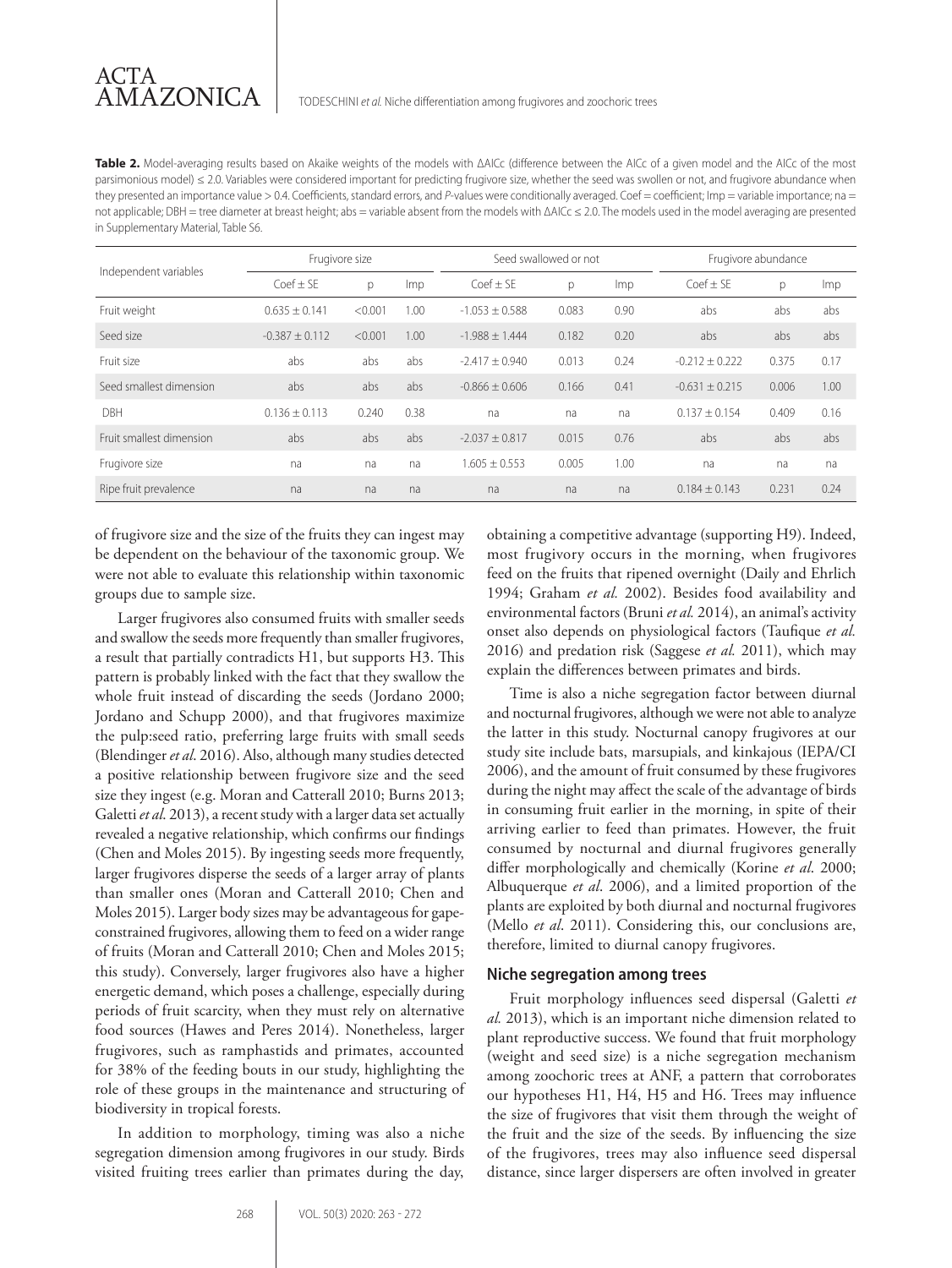seed dispersal distances (Jordano *et al.* 2007; Wotton and Kelly 2012). Producing smaller fruits can also maximize seed ingestion and, consequently, dispersal.

The number of frugivores that visit trees may also be increased through seed size (H6). The increased visitation of trees with small seeds may have been related to a frugivore preference for feeding on fruits that maximize the pulp:seed ratio. Large seeds occupy greater volumes in the gut, limiting the amount of pulp that a frugivore can ingest and digest, and/or speeding up gut transit time, which reduces fruit digestibility (Jordano 2000). Besides morphological aspects of fruits and seeds, there are other ways in which plants can influence fruit selection by frugivores, such as the nutritional content of the fruits, olfactory cues, and timing of fructification (Cazetta *et al*. 2008; Leiner *et al*. 2009), which were not evaluated in our study.

#### **Comparison with previous studies**

ACTA

AMAZONICA

Most studies evaluating frugivory consider only relatively few species (Russo 2003; McConkey *et al.* 2014; Moreira *et al.* 2017; Pegman *et al.* 2017), which limits the understanding of frugivory intensity throughout entire biological communities, particularly in the highly diverse tropical forests. Two exceptions are studies that registered a high intensity of frugivory at the community level in tropical rainforests in Kenya (Kakamega Forest - KF) (Flörchinger *et al.* 2010) and the Colombian Amazon in the Tinigua National Park – TNP (Stevenson *et al.* 2015). We observed a lower level of visitation by frugivores in our focal trees than that reported by the latter studies. Sampling effort was equivalent in the three studies, yet the number of frugivores recorded per hour of monitoring was much higher in Kenya and Colombia. Therefore, sampling effort cannot explain our lower figures. In addition, the proportion of zoochoric trees bearing fruits throughout the year does not seem to vary significantly between ANF and TNP (Stevenson 2004). We did not find any comparable data on fruit availability in the KF. Frugivore densities may explain the differences between ANF and the other sites. However, although the density of spider monkeys (*Ateles* spp.) is lower in ANF than in TNP (Stevenson 1996; Michalski *et al.* 2017), no comparable information exists on the densities of other frugivores. Although low densities of frugivores may explain the low level of frugivory in ANF, this hypothesis remains to be tested.

The study at KF also examined niche segregation factors at the community level (Flörchinger *et al.* 2010). Although these authors investigated different factors and used a different analytical approach, some comparison can still be made between both studies. Plant height, fruit crop mass, fruit size, and fruit color affected which frugivores visited each tree in KF. Other two studies used different approaches and found that frugivore size and fruit size affected fruit consumption positively and negatively, respectively, in the Andean forests of Colombia (Muñoz *et al*. 2016), and that frugivore traits, such as size, are related to plant traits, such as plant height and fruit size in the Andean forests of Peru (Dehling *et al.* 2016). Thus, all these studies agree with our findings that tree size and fruit morphology are niche segregation mechanisms among zoochoric trees, and that body size is a niche segregation mechanism among frugivores. In addition, our study also showed that the time of day in which frugivores feed is a niche segregation mechanism among diurnal canopy frugivores.

## **CONCLUSIONS**

We found that body size is a niche segregation factor among vertebrate canopy frugivores in Amapá National Forest, being related to the size and weight of the fruit consumed, and seed ingestion, which is essential for seed dispersal. Frugivores also differed in the time of day they visited fruiting trees, which may represent an advantage to birds, which visit the trees earlier than primates. Plant traits, such as fruit weight and seed size, also influenced which frugivore species and the abundance of individuals that visit a given fruiting tree, with potential consequences for the success of seed dispersal. Despite the high number of focal trees sampled in this study, the low level of visitation by frugivores at ANF resulted in a small sample size. This small sample size prevented more complex analyses, such as ecological networks, and may have prevented the detection of some relationships among variables. Nevertheless, our results corroborate most of our hypotheses and seem to be robust, both statistically and in view of their ecological sense. At our study site, frugivore size, time of day of tree visitation by frugivores, and plant traits seem to be important niche segregation mechanisms, which may also be crucial determinants in other Amazonian biological communities.

### **ACKNOWLEDGMENTS**

We are thankful to Coordenação de Aperfeiçoamento de Pessoal de Nível Superior – CAPES (Brazil) for the scholarships to FT and RRH (Process # 88881.314420/2019-01). This study was carried out with the support of Conselho Nacional de Desenvolvimento Científico e Tecnológico – CNPq (Brazil) (Process # 447432/2014-1). LMR was financially supported by Centro de Ecologia, Evolução e Alterações Ambientais – cE3c (Portugal) (Process # UID/BIA/00329/2019) and Fundação para a Ciência e a Tecnologia – FCT/MCTES (Portugal) through national funds, and co-funding by FEDER, within the PT2020 Partnership Agreement and Compete 2020. We are grateful to Instituto Chico Mendes de Conservação da Biodiversidade – ICMBio (Brazil) for the permit and all the ANF staff for their support in fieldwork. We also thank Universidade Federal do Amapá for help with transportation. Finally, we are grateful to two anonymous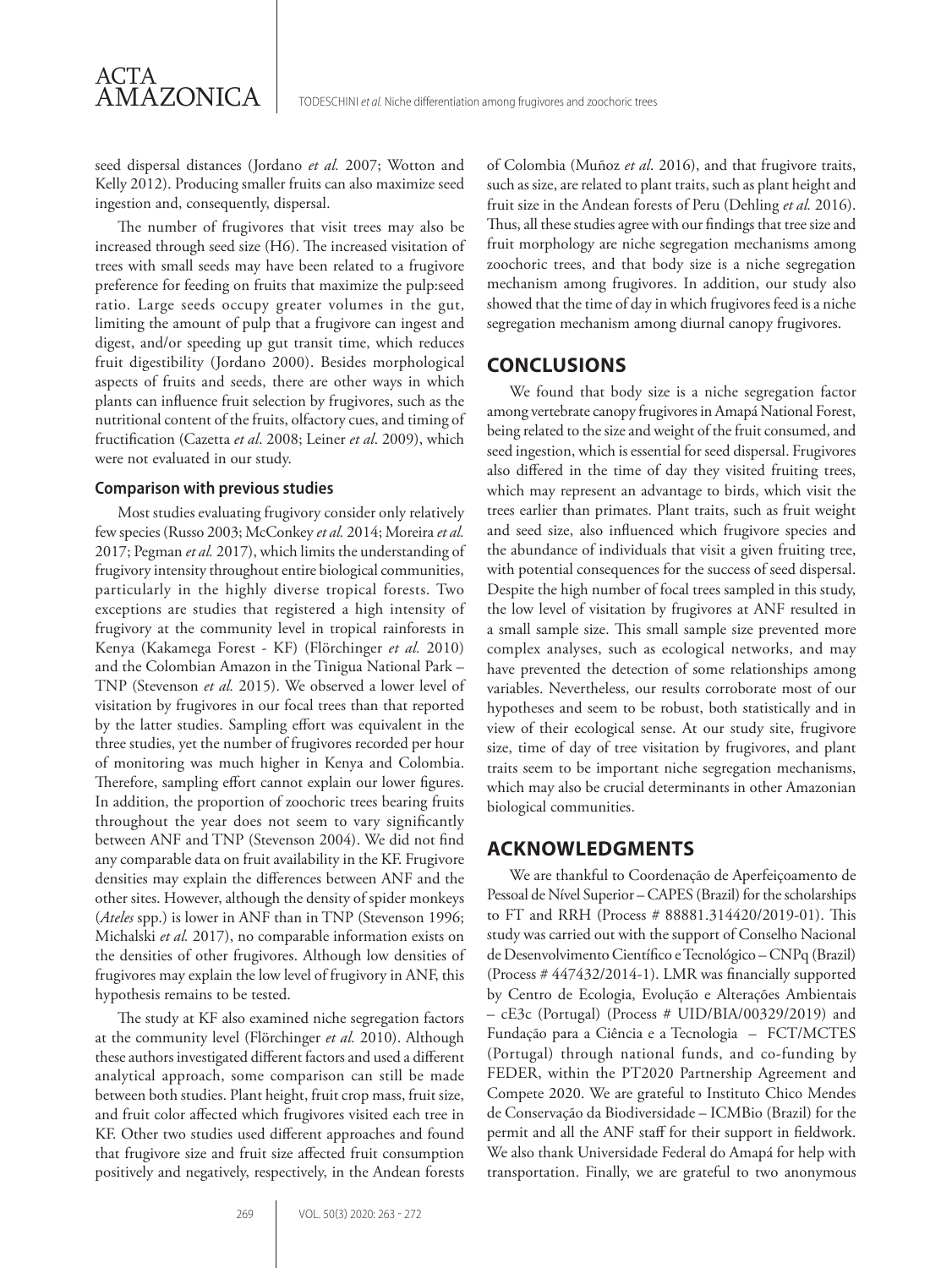reviewers, who contributed with valuable suggestions on an earlier version of the manuscript.

# **REFERENCES**

**AMAZONICA** 

ACTA

- Albuquerque, L.B.; Velázquez, A.; Mayorga-Saucedo, R. 2006. Solanaceae composition, pollination and seed dispersal syndromes in Mexican Mountain Cloud Forest. *Acta Botanica Brasilica*, 20: 599-613.
- Baños-Villalba, A.; Blanco, G.; Díaz-Luque, J.A.; Dénes, F.V.; Hiraldo, F; Tella, J.L. 2017. Seed dispersal by macaws shapes the landscape of an Amazonian ecosystem. *Scientific Reports*, 7: 1-12.
- Barton, K. 2009. MuMIn: multi-model inference. R package version 1.0.0.
- Bello, C.; Galetti, M.; Pizo, M.A.; Magnago, L.F.S.; Rocha, M.F.; Lima, R.A.; Jordano, P. 2015. Defaunation affects carbon storage in tropical forests. *Science Advances*, 1: e1501105.
- Bersacola, E.; Svensson, M.S.; Bearder, S.K. 2015. Niche partitioning and environmental factors affecting abundance of strepsirrhines in Angola. *American Journal of Primatology*, 77: 1179-1192.
- Bicca-Marques, J.C.; Silva, V.M.; Gomes, D. 2006. Ordem Primates. In: Reis, N.R.; Peracchi, A.L.; Pedro, W.A.; Lima, I.P. (Ed.). *Mamíferos do Brasil*. Edifurb/UEL, Londrina, p.107–150.
- Blendinger, P.G.; Martín, E.; Osinaga, A.O.; Ruggera, R.A.; Aráoz, E. 2016. Fruit selection by Andean forest birds: influence of fruit functional traits and their temporal variation. *Biotropica*, 48: 677-686.
- Bruni, A.; Mennill, D.J.; Foote, J.R. 2014. Dawn chorus start time variation in a temperate bird community: relationships with seasonality, weather, and ambient light. *Journal of Ornithology*, 155: 877-890.
- Burnham, K.P. 2015. Multimodel Inference: Understanding AIC relative variable importance values. (https://sites. warnercnr.colostate.edu/kenburnham/wp-content/uploads/ sites/25/2016/08/VARIMP.pdf). Accessed on 19 Oct 2019.
- Burnham, K.P.; Anderson, D.R. 2004. Multimodel inference: understanding AIC and BIC in model selection. *Sociological Methods & Research*, 33: 261–304.
- Burns, K.C. 2013. What causes size coupling in fruit–frugivore interaction webs? *Ecology*, 94: 295-300.
- Byng, J.W.; Chase, M.W.; Christenhusz, M.J.M.; Fay, M.F.; Judd, W.S.; Mabberley, D.J.; Sennikov, A.N.; Soltis, D.E.; Soltis, P.S.; Stevens, P.F. 2016. An update of the Angiosperm Phylogeny Group classification for the orders and families of flowering plants: APG IV. *Botanical Journal of the Linnean Society*, 181: 1–20.
- Camargo, P.H.; Rodrigues, S.B.; Piratelli, A.J.; Oliveira, P.S.; Christianini, A.V. 2019. Interhabitat variation in diplochory: Seed dispersal effectiveness by birds and ants differs between tropical forest and savanna. *Perspectives in Plant Ecology, Evolution and Systematics*, 38: 48-57.
- Cazetta, E.; Schaefer, H.M.; Galetti, M. 2008. Does attraction to frugivores or defense against pathogens shape fruit pulp composition? *Oecologia*, 155: 277-286.
- Chapman, C.A.; Chapman, L.J.; Wangham, R.; Hunt, K.; Gebo, D.; Gardner, L. 1992. Estimators of fruit abundance of tropical trees. *Biotropica*, 24: 527–531.
- Chase, J.M.; Leibold, M.A. 2003. *Ecological Niches: Linking Classical and Contemporary Approaches*. University of Chicago Press, Chicago, 212p.
- Chen, S.C.; Moles, A.T. 2015. A mammoth mouthful? A test of the idea that larger animals ingest larger seeds. *Global Ecology and Biogeography*, 24: 1269-1280.
- Chesson, P. 2000. Mechanisms of maintenance of species diversity. *Annual Review of Ecology and Systematics*, 31: 343–366.
- Daily, G.C.; Ehrlich, P.R. 1994. Influence of social status on individual foraging and community structure in a bird guild. *Oecologia*, 100: 153-165.
- Dehling, D.M.; Jordano, P.; Schaefer, H.M.; Böhning-Gaese, K. Schleuning, M. 2016. Morphology predicts species functional roles and their degree of specialization in plant–frugivore interactions. *Proceedings of the Royal Society B*, 283: 20152444.
- Fleming, T.H.; Kress, W.J. 2011. A brief history of fruits and frugivores. *Acta Oecologica*, 37: 521–530.
- Flörchinger, M.; Braun, J.; Böhning-Gaese, K.; Schaefer, H.M. 2010. Fruit size, crop mass, and plant height explain differential fruit choice of primates and birds. *Oecologia*, 164: 151–161.
- Fox, J.; Weisberg, S. 2011. *An R companion to applied regression*. Sage Publications, Los Angeles, 608p.
- Fricke, E.C.; Simon, M.J.; Reagan, K.M.; Levey, D.J.; Riffell, J.A.; Carlo, T.A.; Tewksbury, J.J. 2013. When condition trumps location: seed consumption by fruiteating birds removes pathogens and predator attractants. *Ecology Letters*, 16: 1031e1036.
- Galetti, M.; Guevara, R.; Côrtes, M.C.; Fadini, R.; Von Matter, S.; Leite, A.B.; *et al.* 2013. Functional extinction of birds drives rapid evolutionary changes in seed size. *Science*, 340: 1086–1090.
- Gardner, C.J.; Bicknell, J.E.; Baldwin-Cantello, W.; Struebig, M.J.; Davies, Z.G. 2019. Quantifying the impacts of defaunation on natural forest regeneration in a global meta-analysis. *Nature Communications*, 10: 1-7.
- Graham, C.; Martínez-Leyva, J.E.; Cruz-Paredes, L. 2002. Use of fruiting trees by birds in continuous forest and riparian forest remnants in Los Tuxtlas, Veracruz, Mexico. *Biotropica*, 34: 589-597.
- Günter, S.; Stimm, B.; Cabrera, M.; Diaz, M.L.; Lojan, M.; Ordoñez, E.; Richter, M.; Weber, M. 2008. Tree phenology in montane forests of southern Ecuador can be explained by precipitation, radiation and photoperiodic control. *Journal of Tropical Ecology*, 24: 247–258.
- Hawes, J.E.; Peres, C.A. 2014. Ecological correlates of trophic status and frugivory in neotropical primates. *Oikos*, 123: 365–377.
- Herrera, C.M. 2002. Seed dispersal by vertebrates. In: Herrera, C.M.; Pellmyr, O. (Ed.). *Plant–Animal Interactions: an Evolutionary Approach*. Blackwell, Oxford, p.185-208.
- ICMBio. 2014. *Plano de Manejo da Floresta Nacional do Amapá, Volume I-Diagnóstico*. ICMBio, Macapá, 222p.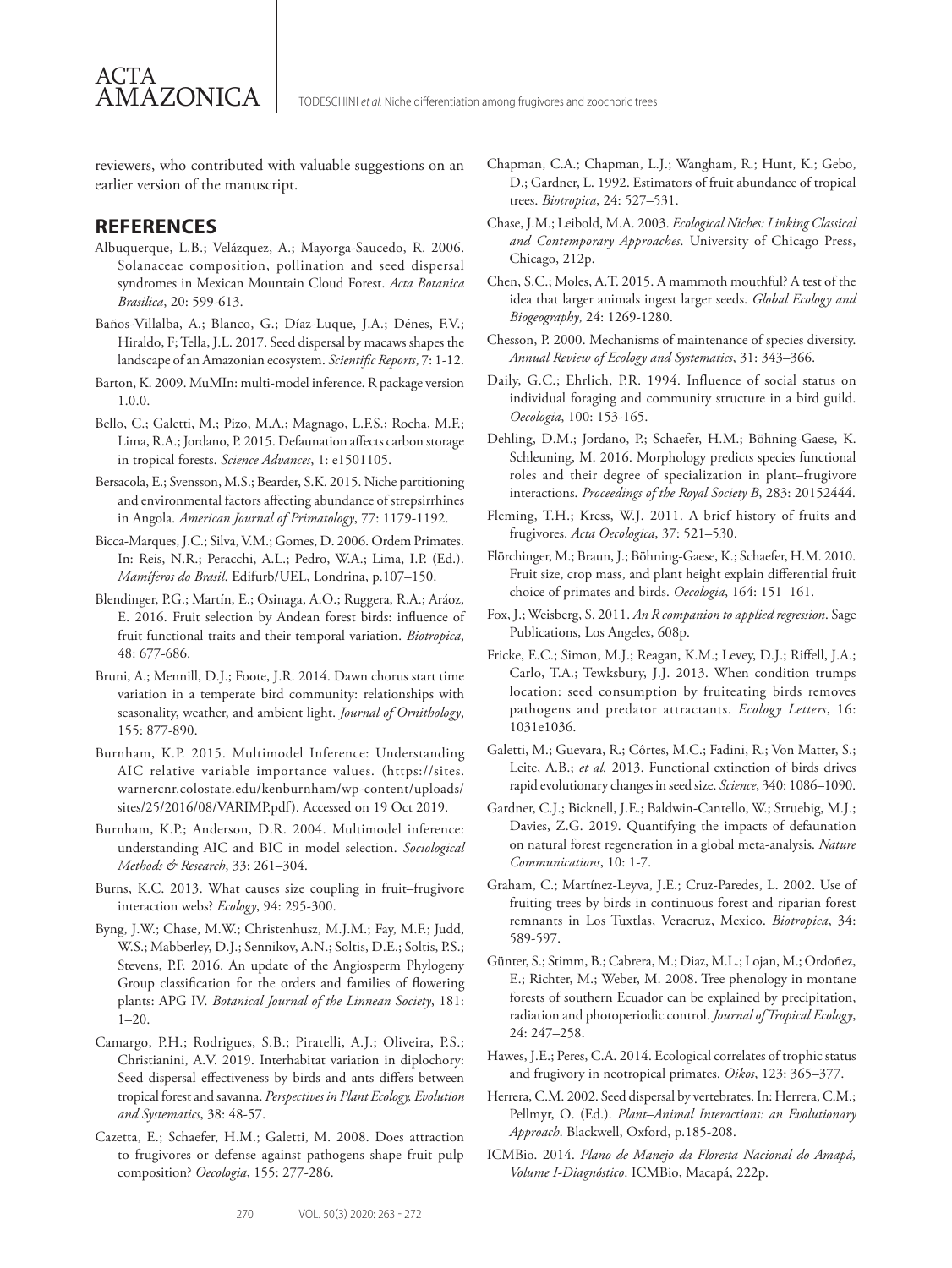IEPA/CI. 2006. *Inventários Biológicos na Floresta Nacional do Amapá – Expedições I e II*. Instituto de Pesquisas Científicas e Tecnológicas do Estado do Amapá-IEPA/Conservação Internacional, Macapá. Unpublished technical report. 128p

ACTA

AMAZONICA

- Jordaan, L.A.; Johnson, S.D.; Downs, C.T. 2011. The role of avian frugivores in germination of seeds of feshyfruited invasive alien plants. *Biological Invasions*, 13: 1917–1930.
- Jordano, P. 2000. Fruits and frugivory. In: Fenner, M. (Ed.). *Seeds: the Ecology of Regeneration in Plant Communities*. CABI Publishing, Wallingford, p.125-166.
- Jordano, P.; Garcia, C.; Godoy, J.A.; García-Castaño, J.L. 2007. Differential contribution of frugivores to complex seed dispersal patterns. *Proceedings of the National Academy of Sciences USA*, 104: 3278–3282.
- Jordano, P.; Schupp, E.W. 2000. Seed disperser effectiveness: the quantity component and patterns of seed rain for *Prunus mahaleb*. *Ecological Monographs*, 70: 591-615.
- Korine, C.; Kalko, E.K.; Herre, E.A. 2000. Fruit characteristics and factors affecting fruit removal in a Panamanian community of strangler figs. *Oecologia*, 123: 560-568.
- Kraft, N.J.B.; Valencia, R.; Ackerly, D.D. 2008. Functional traits and niche-based tree community assembly in an Amazonian forest. *Science*, 322: 580–582.
- Leiner, N.O.; Nascimento, A.R.; Melo, C. 2009. Plant strategies for seed dispersal in tropical habitats: patterns and implications. In: del Claro, K.; Oliveira, P.S.; Rico-Gray, V. (Ed.). *Tropical Biology and Conservation Management: Natural History of Tropical Plants. v.1.* Eolss Publishers, Oxford, p.155-170.
- Lewis, S.L.; Edwards, D.P.; Galbraith, D. 2015. Increasing human dominance of tropical forests. *Science*, 349: 827–832.
- Lomáscolo, S.B.; Levey, D.J.; Kimball, R.T.; Bolker, B.M.; Alborn, H.T. 2010. Dispersers shape fruit diversity in Ficus (Moraceae). *Proceedings of the National Academy of Sciences*, 107: 14668–14672.
- McConkey, K.R.; Brockelman, W.Y.; Saralamba, C. 2014. Mammalian frugivores with different foraging behavior can show similar seed dispersal effectiveness. *Biotropica*, 46: 647–651.
- Mello, M.A.R.; Marquitti, F.M.D.; Guimarães, P.R.; Kalko, E.K.V.; Jordano, P.; Aguiar, M.A.M. 2011. The modularity of seed dispersal: differences in structure and robustness between bat– and bird–fruit networks. *Oecologia*, 167: 131 (doi.org/10.1007/ s00442-011-1984-2).
- Michalski, F.; Michalski, L.J.; Barnett, A.A. 2017. Environmental determinants and use of space by six Neotropical primates in the northern Brazilian Amazon. *Studies on Neotropical Fauna and Environment*, 52: 187–197.
- Moran, C.; Catterall, C.P. 2010. Can functional traits predict ecological interactions? A case study using rain forest frugivores and plants in Australia. *Biotropica*, 42: 318-326.
- Moreira, J.I.; Riba-Hernández, P.; Lobo, J.A. 2017. Toucans (*Ramphastos ambiguus*) facilitate resilience against seed dispersal limitation to a large-seeded tree (*Virola surinamensis*) in a humanmodified landscape. *Biotropica*, 49: 502–510.
- Mubo, S.A.; Adeniyi, J.A.; Adeyemi, E. 2004. A morphometric analysis of the genus *Ficus* Linn. (Moraceae). *African Journal of Biotechnology*, 3: 229-235.
- Munguía-Rosas, M.A.; Ollerton, J.; Parra-Tabla, V.; De-Nova, J.A. 2011. Meta-analysis of phenotypic selection on flowering phenology suggests that early flowering plants are favoured. *Ecology Letters*, 14: 511-521.
- Muñoz, M.C.; Schaefer, H.M.; Böhning-Gaese, K.; Schleuning, M. 2017. Importance of animal and plant traits for fruit removal and seedling recruitment in a tropical forest. *Oikos*, 126: 823-832.
- Oliveira, L.C.; Neves, L.G.; Raboy, B.E.; Dietz, J.M. 2011. Abundance of jackfruit (*Artocarpus heterophyllus*) affects group characteristics and use of space by golden-headed lion tamarins (*Leontopithecus chrysomelas*) in cabruca agroforest. *Environmental Management*, 48: 248-262.
- Pegman, A.P.M.; Perry, G.L.W.; Clout, M.N. 2017. Exploring the interaction of avian frugivory and plant spatial heterogeneity and its effect on seed dispersal kernels using a simulation model. *Ecography*, 40: 1098–1109.
- Pizo, M.A.; Galetti, M. 2000. Métodos e perspectivas do estudo da frugivoria e dispersão de sementes por aves. In: Matter, V.S.; Straube, F.C.; Piacentini, V.Q.; Accordi, I.A.; Cândido, J.F.J. (Ed.). *Ornitologia e Conservação: Ciência Aplicada, Técnicas de Pesquisa e Levantamento*. Technical Books Editora Ltda, Rio de Janeiro, p.1–12.
- Poulsen, J.R.; Clark, C.J.; Connor, E.F.; Smith, T.B. 2002. Differential resource use by primates and hornbills: implications for seed dispersal. *Ecology*, 83: 228–240.
- Quinn, G.P.; Keough, M.J. 2002. *Experimental Design and Data Analysis for Biologists*. Cambridge University Press, New York, 537p.
- R Core Team. 2019. *R: A language and environment for statistical computing*. Version 3.6.2. R Foundation for Statistical Computing, Vienna.
- Reis, N.R.; Peracchi, A.L.; Pedro, W.A. Lima, I.P. 2006. *Mamíferos do Brasil*. Edifurb/UEL, Londrina, 437p.
- Rosalino, L.M.; Rosa, S.; Santos-Reis, M. 2010. The role of carnivores as Mediterranean seed dispersers. *Annales Zoologici Fennici*, 47: 195-205.
- Russo, S.E. 2003. Responses of dispersal agents to tree and fruit traits in *Virola calophylla* (Myristicaceae): Implications for selection. *Oecologia*, 136: 80–87.
- Saggese, K.; Korner-Nievergelt, F.; Slagsvold, T.; Amrhein, V. 2011. Wild bird feeding delays start of dawn singing in the great tit. *Animal Behaviour*, 81: 361-365.
- Saracco, J.F.; Collazo, J.A.; Groom, M.J.; Carlo, T.A. 2005 Crop size and fruit neighborhood effects on bird visitation to fruiting Schefflera morototoni trees in Puerto Rico. *Biotropica*, 37: 81–87.
- Sekar, N.; Sukumar, R. 2013. Waiting for Gajah: an elephant mutualist's contingency plan for an endangered megafaunal disperser. *Journal of Ecology*, 101: 1379-1388.
- Sick, H. 1997. *Ornitologia Brasileira*. Nova Fronteira, Rio de Janeiro, 862p.
- Sigrist, T. 2013. *Avifauna Brasileira: Guia de Campo*. Avis Brasilis Editora, São Paulo, 591p.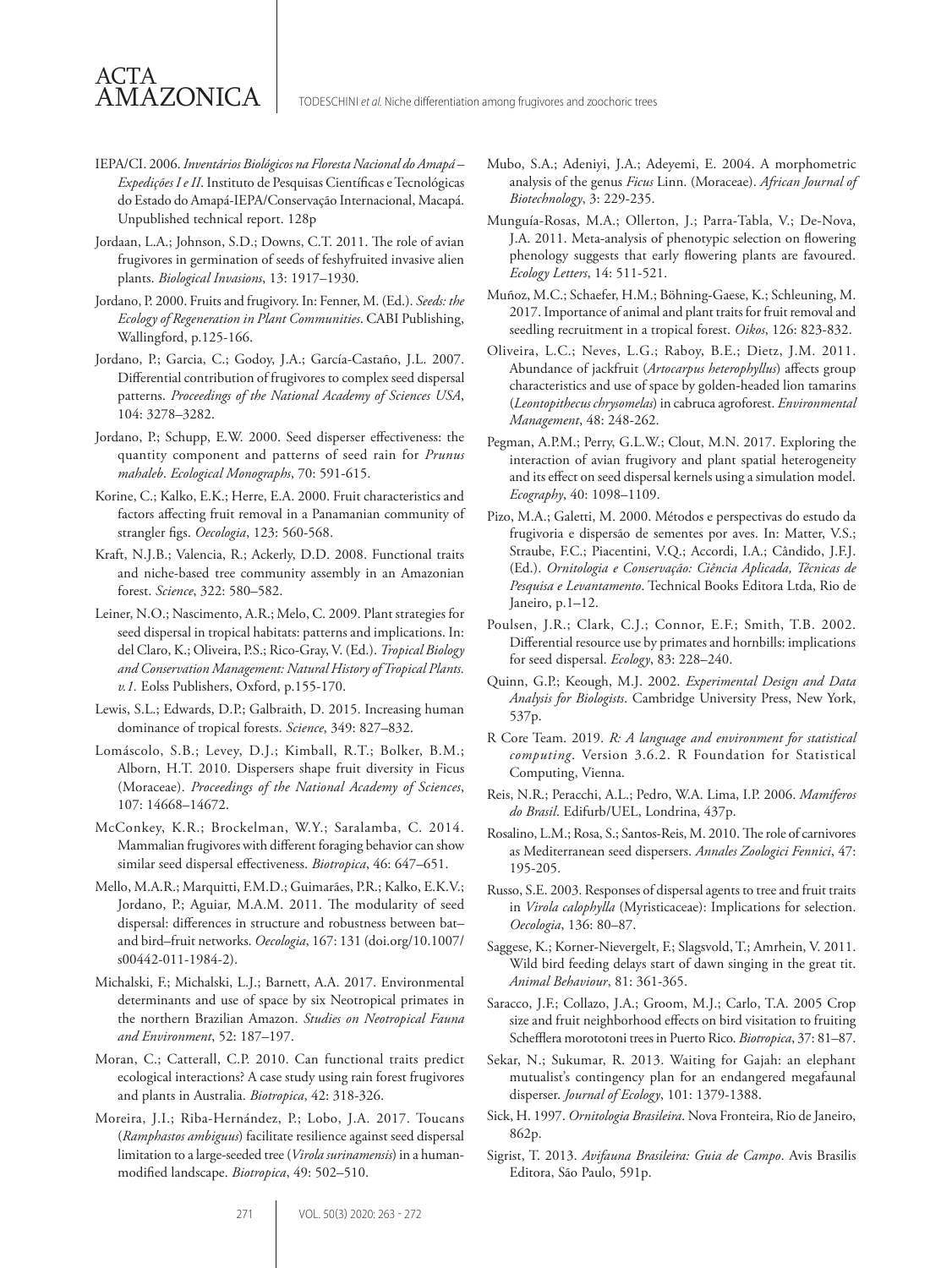Silvertown, J. 2004. Plant coexistence and the niche. *Trends in Ecology & Evolution*, 19: 605-611.

ACTA

AMAZONICA

- Stevenson, P.R. 1996. Censos diurnos de mamíferos y algunas aves de gran tamaño en el Parque Nacional Tinigua, Colombia. *Universitas Scientiarum*, 3: 67–81.
- Stevenson, P.R. 2004. Phenological patterns of woody vegetation at Tinigua Park, Colombia: methodological comparisons with emphasis on fruit production. *Caldasia*, 26: 125–150.
- Stevenson, P.R.; Link, A.; González-Caro, S.; Torres-Jiménez, M.F. 2015. Frugivory in canopy plants in a western Amazonian forest: dispersal systems, phylogenetic ensembles and keystone plants. *PLoS ONE*, 10: e0140751.
- Stevenson, P.R.; Quiñones, M.J.; Ahumada, J.A. 2000. Influence of fruit availability on ecological overlap among four neotropical primates at Tinigua National Park, Colombia 1. *Biotropica*, 32: 533-544.
- Svenning, J.C. 2001. On the role of microenvironmental heterogeneity in the ecology and diversification of neotropical rain-forest palms (Arecaceae). *Botanical Review*, 67: 1–53.
- Taufique, S.T.; Jha, N.A.; Kumar, V. 2016. Circadian rhythm determines the timing of activity, and ingestive and grooming behaviours in Indian house crows, *Corvus splendens*. *Current Science*, 110: 897–901.
- Traveset, A.; Robertson, A.W.; Rodríguez-Pérez, J. 2007. A review on the role of endozoochory on seed germination. In: Schupp,

E.W.; Green, R.J.; Westcott, D.A.; Dennis, A.J. (Ed.). *Seed Dispersal, Theory and its Application in a Changing World*. CAB International, Wallingford, p.78–103.

- Uriarte, M.; Anciães, M.; Silva, M.T.B.; Rubim, P.; Johnson, E.; Bruna, E.M. 2011. Disentangling the drivers of reduced longdistance seed dispersal by birds in an experimentally fragmented landscape. *Ecology*, 92: 924–937.
- Vander Wall, S.B.; Longland, W.S. 2004. Diplochory: are two seed dispersers better than one? *Trends in Ecology & Evolution*, 19: 155-161.
- Warren, R.J.; Giladi, I. 2014. Ant-mediated seed dispersal: a few ant species (Hymenoptera: Formicidae) benefit many plants. *Myrmecological News*, 20: 129-140.
- Wotton, D.M.; Kelly, D. 2012. Do larger frugivores move seeds further? Body size, seed dispersal distance, and a case study of a large, sedentary pigeon. *Journal of Biogeography*, 39: 1973-1983.
- Zamora, R. 2000. Functional equivalence in plant-animal interactions: ecological and evolutionary consequences. *Oikos*, 88: 442-447.

**RECEIVED:** 06/03/2020 **ACCEPTED:** 21/06/2020 **ASSOCIATE EDITOR:** Paulo E. Bobrowiec



This is an Open Access article distributed under the terms of the Creative Commons Attribution License, which permits unrestricted use, distribution, and reproduction in any medium, provided the original work is properly cited.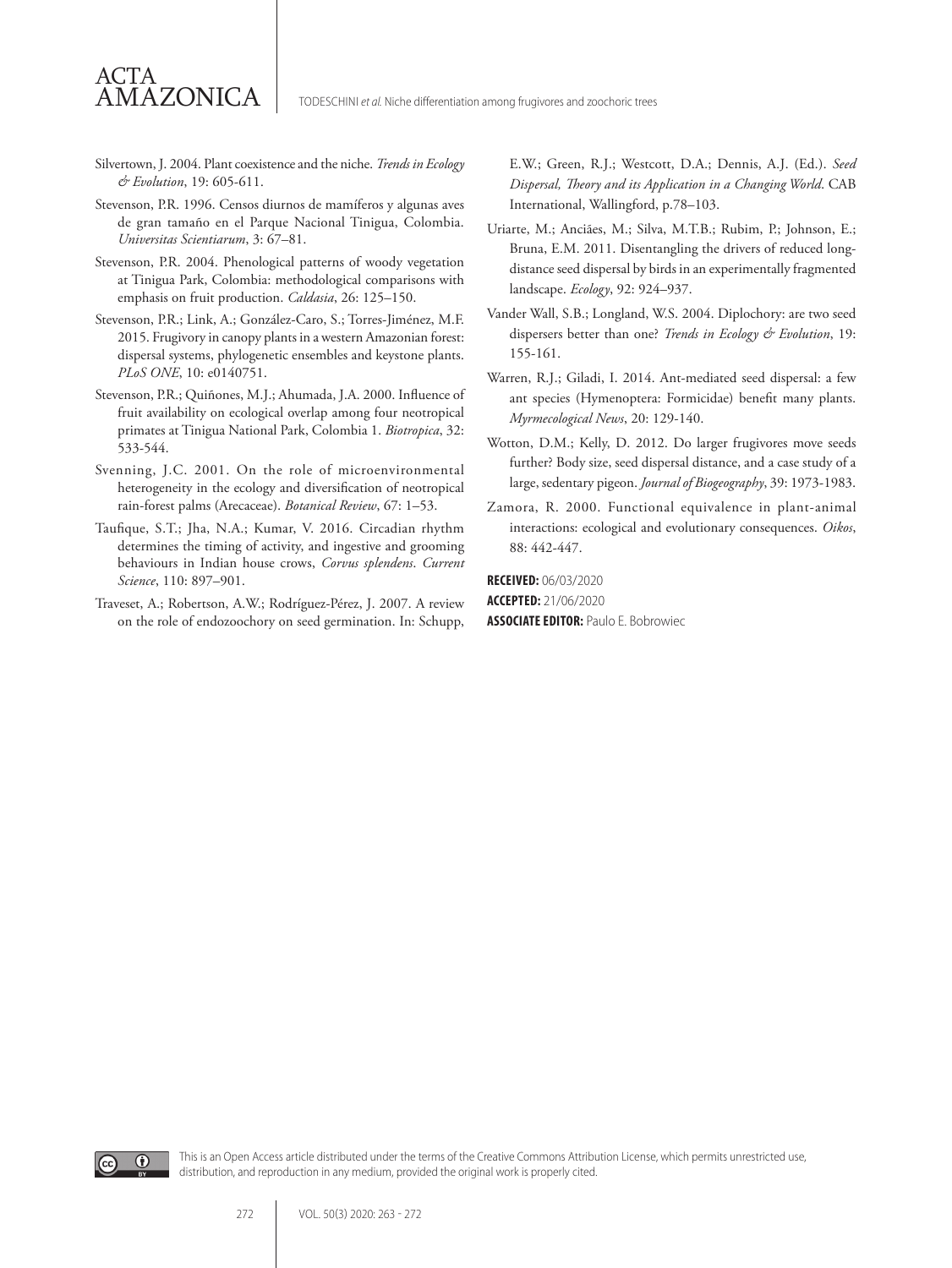# **SUPPLEMENTARY MATERIAL** (only available in the electronic version)

#### Todeschini *et al*. Niche differentiation mechanisms among canopy frugivores and zoochoric trees in the northeastern extreme of the Amazon

Table S1. List of diurnal mammal and bird species that include fruits in their diet, with confirmed presence in the Amapá National Forest, Amapá, Brazil. We highlight whether they were observed feeding during the study. We did not include terrestrial birds and mammals (Reis *et al.* 2006; Sick 1997). Body length for mammals is considered without the tail and was obtained from Reis *et al.* (2006), and for birds it includes the tail and was obtained from Sick (1997).

ACTA

AMAZONICA

| Class    | Family         | Species                      | Body<br>length<br>(cm) | Observed<br>in the<br>study |
|----------|----------------|------------------------------|------------------------|-----------------------------|
| Mammalia | Callitrichidae | Saguinus midas               | 38.5                   | Χ                           |
| Mammalia | Cebidae        | Saimiri sciureus             | 25.3                   |                             |
| Mammalia | Cebidae        | Cebus apella                 | 41.9                   |                             |
| Mammalia | Cebidae        | Cebus olivaceus              | 41.9                   |                             |
| Mammalia | Atelidae       | Alouatta seniculus           | 52.5                   |                             |
| Mammalia | Atelidae       | Ateles paniscus              | 54.0                   | X                           |
| Mammalia | Pitheciidae    | Chiropotes satanas           | 40.35                  |                             |
| Mammalia | Pitheciidae    | Pithecia pithecia            | 39.0                   |                             |
| Mammalia | Bradypodidae   | Choloepus didactylus         | 73.0                   |                             |
| Mammalia | Mustelidae     | Eira barbara                 | 62.0                   |                             |
| Mammalia | Procyonidae    | Nasua nasua                  | 52.0                   |                             |
| Mammalia | Procyonidae    | Potus flavus                 | 59.5                   |                             |
| Mammalia | Sciuridae      | Sciurillus pusilis           | 9.8                    |                             |
| Mammalia | Sciuridae      | Sciurus aestuans             | 20.0                   |                             |
| Aves     | Psittacidae    | Ara ararauna                 | 80.0                   |                             |
| Aves     | Psittacidae    | Ara macao                    | 89.0                   |                             |
| Aves     | Psittacidae    | Ara chloropterus             | 90.0                   |                             |
| Aves     | Psittacidae    | Forpus sclateri              | 12.0                   |                             |
| Aves     | Psittacidae    | Brotogeris versicolurus      | 21.5                   |                             |
| Aves     | Psittacidae    | Brotogeris chrysoptera       | 17.5                   | Χ                           |
| Aves     | Psittacidae    | Touit purpuratus             | 17.0                   | Χ                           |
| Aves     | Psittacidae    | Pionopsitta barrabandi       | 24.0                   |                             |
| Aves     | Psittacidae    | Pionopsitta caica            | 23.0                   |                             |
| Aves     | Psittacidae    | Graydidascalus<br>brachyurus | 22.0                   |                             |
| Aves     | Psittacidae    | Pionus menstruus             | 27.0                   |                             |
| Aves     | Psittacidae    | Pionus fuscus                | 26.0                   |                             |
| Aves     | Psittacidae    | Amazona amazonica            | 34.0                   |                             |
| Aves     | Psittacidae    | Amazona farinosa             | 40.0                   |                             |
| Aves     | Psittacidae    | Deroptyus accipitrinus       | 43.0                   |                             |
| Aves     | Cracidae       | Ortalis motmot               | 49.0                   |                             |
| Aves     | Cracidae       | Penelope marail              | 64.0                   |                             |
| Aves     | Cracidae       | Pipile cumanensis            | 74.0                   |                             |
| Aves     | Cracidae       | Crax alector                 | 90.0                   |                             |
| Aves     | Odontophoridae | Odontophorus qujanensis      | 26.5                   |                             |
| Aves     | Psophiidae     | Psophia crepitans            | 48.5                   |                             |
| Aves     | Falconidae     | Daptrius ater                | 41.0                   |                             |
| Aves     | Falconidae     | <b>Ibycter</b> americanus    | 54.5                   |                             |
| Aves     | Rallidae       | Aramides cajanea             | 39.0                   |                             |
| Aves     | Rallidae       | Laterallus viridis           | 18.0                   |                             |
| Aves     | Columbidae     | Patagioenas speciosa         | 30.0                   |                             |
| Aves     | Columbidae     | Patagioenas cayennensis      | 26.0                   |                             |

| Class | Family       | Species                  | Body<br>length<br>(cm) | Observed<br>in the<br>study |
|-------|--------------|--------------------------|------------------------|-----------------------------|
| Aves  | Columbidae   | Patagioenas plumbea      | 34.0                   |                             |
| Aves  | Columbidae   | Patagioenas subvinacea   | 29.0                   |                             |
| Aves  | Columbidae   | Leptotila verreauxi      | 26.5                   |                             |
| Aves  | Columbidae   | Geotrygon montana        | 24.0                   |                             |
| Aves  | Cuculidae    | Crotophaga ani           | 36.0                   |                             |
| Aves  | Cuculidae    | Piaya cayana             | 47.0                   |                             |
| Aves  | Trogonidae   | Trogon viridis           | 30.0                   |                             |
| Aves  | Trogonidae   | Trogon violaceus         | 22.0                   |                             |
| Aves  | Trogonidae   | Trogon melanurus         | 31.5                   | X                           |
| Aves  | Momotidae    | Momotus momota           | 44.0                   |                             |
| Aves  | Bucconidae   | Bucco tamatia            | 17.0                   |                             |
| Aves  | Ramphastidae | Ramphastos tucanus       | 55.0                   |                             |
| Aves  | Ramphastidae | Ramphastos vitellinus    | 46.0                   | X                           |
| Aves  | Ramphastidae | Selenidera culik         | 33.0                   |                             |
| Aves  | Ramphastidae | Pteroglossus viridis     | 33.0                   | X                           |
| Aves  | Ramphastidae | Pteroglossus aracari     | 43.0                   |                             |
| Aves  | Ramphastidae | Selenidera piperivora    | 34.0                   | X                           |
| Aves  | Picidae      | Veniliornis passerinus   | 15.0                   |                             |
| Aves  | Picidae      | Celeus grammicus         | 20.0                   |                             |
| Aves  | Picidae      | Celeus flavescens        | 27.0                   |                             |
| Aves  | Picidae      | Dryocopus lineatus       | 33.0                   |                             |
| Aves  | Picidae      | Campephilus rubricollis  | 34.0                   |                             |
| Aves  | Picidae      | Piculus flavigula        | 19.5                   | X                           |
| Aves  | Grallariidae | Grallaria varia          | 19.5                   |                             |
| Aves  | Tyrannidae   | Mionectes macconnelli    | 11.5                   |                             |
| Aves  | Tyrannidae   | Tyrannulus elatus        | 10.5                   |                             |
| Aves  | Tyrannidae   | Myiopagis gaimardii      | 12.5                   |                             |
| Aves  | Tyrannidae   | Elaenia flavogaster      | 15.0                   |                             |
| Aves  | Tyrannidae   | Pitangus sulphuratus     | 22.5                   |                             |
| Aves  | Tyrannidae   | Tyrannus albogularis     | 20.0                   |                             |
| Aves  | Tyrannidae   | Tyrannus melancholicus   | 21.5                   |                             |
| Aves  | Tyrannidae   | Myiarchus ferox          | 19.5                   |                             |
| Aves  | Tyrannidae   | Attila spadiceus         | 17.0                   |                             |
| Aves  | Cotingidae   | Phoenicircus carnifex    | 21.0                   |                             |
| Aves  | Cotingidae   | Cotinga cotinga          | 18.0                   |                             |
| Aves  | Cotingidae   | Procnias albus           | 28.0                   |                             |
| Aves  | Cotingidae   | Lipaugus vociferans      | 24.0                   | Χ                           |
| Aves  | Cotingidae   | Xipholena punicea        | 19.0                   |                             |
|       | Cotingidae   |                          |                        |                             |
| Aves  |              | Querula purpurata        | 27.0                   |                             |
| Aves  | Cotingidae   | Perissocephalus tricolor | 35.0                   |                             |
| Aves  | Pipridae     | Corapipo gutturalis      | 8.6                    |                             |
| Aves  | Pipridae     | Lepidothrix serena       | 8.7                    |                             |
| Aves  | Pipridae     | Manacus manacus          | 11.0                   |                             |
| Aves  | Pipridae     | Dixiphia pipra           | 10.0                   |                             |
| Aves  | Pipridae     | Pipra aureola            | 10.5                   |                             |
| Aves  | Pipridae     | Pipra erythrocephala     | 11.0                   |                             |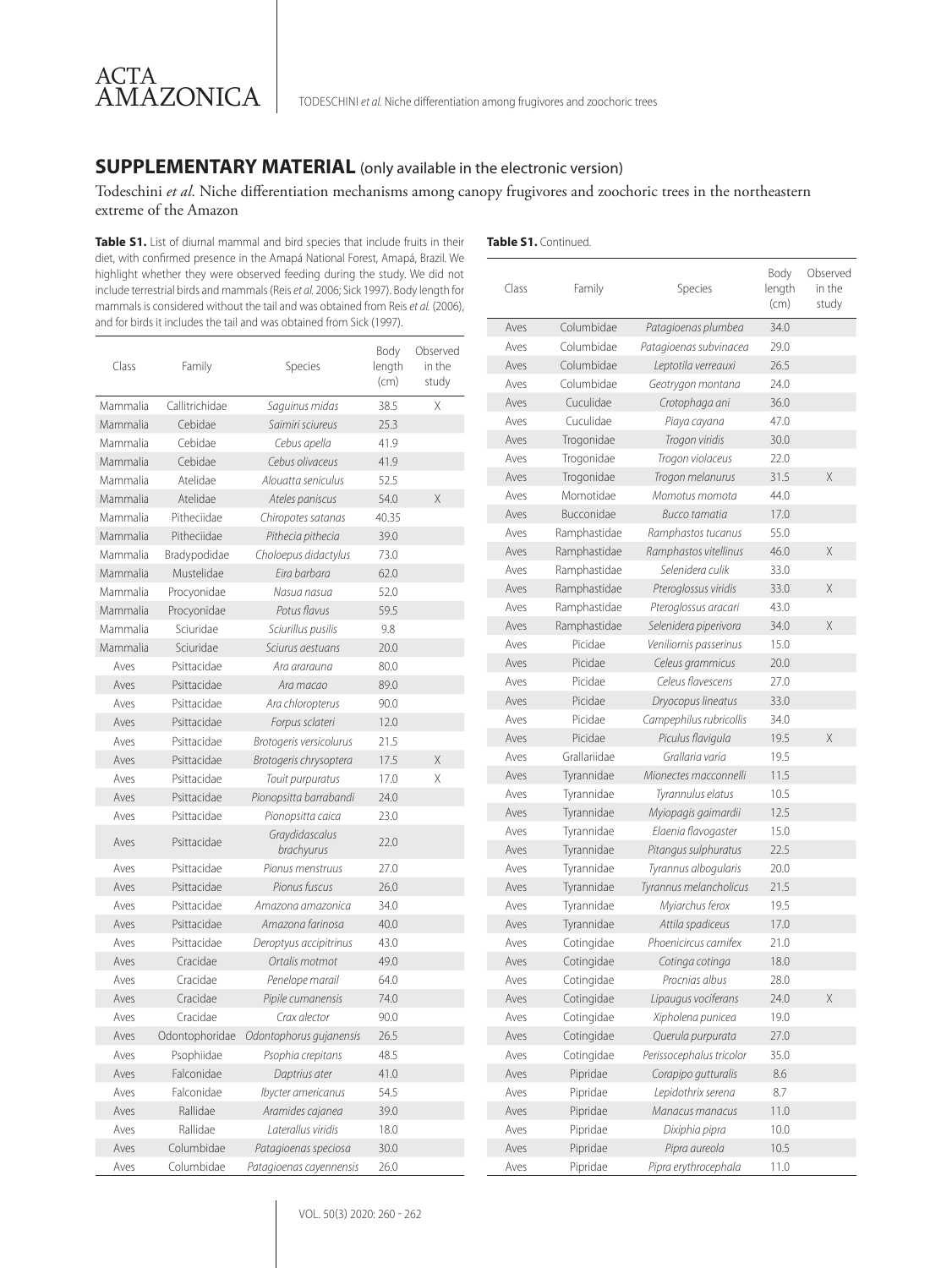

#### **Table S1.** Continued **Table S1.** Continued.

| Class | Family        | Species                | Body<br>length<br>(cm) | Observed<br>in the<br>study | Class | Family           |
|-------|---------------|------------------------|------------------------|-----------------------------|-------|------------------|
| Aves  | Tityridae     | Schiffornis turdina    | 16.0                   |                             | Aves  | Thraupidae       |
| Aves  | Tityridae     | Laniocera hypopyrra    | 20.7                   |                             | Aves  | Thraupidae       |
| Aves  | Tityridae     | Tityra cayana          | 21.0                   |                             | Aves  | Thraupidae       |
| Aves  | Corvidae      | Cyanocorax cayanus     | 33.0                   |                             | Aves  | Thraupidae       |
| Aves  | Troglodytidae | Cyphorhinus arada      | 12.6                   |                             | Aves  | Thraupidae       |
| Aves  | Turdidae      | Turdus leucomelas      | 22.0                   |                             | Aves  | Thraupidae       |
| Aves  | Turdidae      | Turdus fumigatus       | 24.0                   | X                           | Aves  | Thraupidae       |
| Aves  | Turdidae      | Turdus albicollis      | 22.0                   | X                           | Aves  | Thraupidae       |
| Aves  | Coerebidae    | Coereba flaveola       | 10.8                   |                             | Aves  | Thraupidae       |
|       |               | Lamprospiza            |                        |                             | Aves  | Cardinalida      |
| Aves  | Thraupidae    | melanoleuca            | 15.5                   |                             | Aves  | Cardinalida      |
| Aves  | Thraupidae    | Eucometis penicillata  | 18.0                   |                             | Aves  | Cardinalida      |
| Aves  | Thraupidae    | Tachyphonus cristatus  | 15.5                   |                             | Aves  | <b>Icteridae</b> |
| Aves  | Thraupidae    | Tachyphonus surinamus  | 15.5                   |                             | Aves  | Icteridae        |
| Aves  | Thraupidae    | Tachyphonus luctuosus  | 12.5                   |                             | Aves  | Icteridae        |
| Aves  | Thraupidae    | Tachyphonus rufus      | 18.0                   | X                           | Aves  | <b>Icteridae</b> |
| Aves  | Thraupidae    | Tachyphonus phoenicius | 15.5                   |                             | Aves  | Icteridae        |
| Aves  | Thraupidae    | Lanio fulvus           | 18.0                   | X                           | Aves  | Fringillidae     |
| Aves  | Thraupidae    | Ramphocelus carbo      | 18.0                   | X                           | Aves  | Thamnophilio     |

| Class | Family         | Species               | Body<br>length<br>(cm) | Observed<br>in the<br>study |
|-------|----------------|-----------------------|------------------------|-----------------------------|
| Aves  | Thraupidae     | Thraupis episcopus    | 16.5                   |                             |
| Aves  | Thraupidae     | Thraupis palmarum     | 18.0                   |                             |
| Aves  | Thraupidae     | Tangara chilensis     | 13.5                   |                             |
| Aves  | Thraupidae     | Tangara punctata      | 12.0                   |                             |
| Aves  | Thraupidae     | Dacnis lineata        | 11.5                   |                             |
| Aves  | Thraupidae     | Dacnis cayana         | 13.0                   |                             |
| Aves  | Thraupidae     | Cyanerpes caeruleus   | 9.3                    |                             |
| Aves  | Thraupidae     | Cyanerpes cyaneus     | 11.7                   |                             |
| Aves  | Thraupidae     | Chlorophanes spiza    | 13.5                   |                             |
| Aves  | Cardinalidae   | Saltator grossus      | 19.0                   | X                           |
| Aves  | Cardinalidae   | Saltator maximus      | 19.5                   |                             |
| Aves  | Cardinalidae   | Cyanocompsa cyanoides | 19.0                   |                             |
| Aves  | Icteridae      | Psarocolius viridis   | 43.5                   |                             |
| Aves  | Icteridae      | Psarocolius decumanus | 39.5                   |                             |
| Aves  | Icteridae      | Cacicus cela          | 25.5                   |                             |
| Aves  | Icteridae      | Cacicus haemorrhous   | 24.5                   |                             |
| Aves  | Icteridae      | Cacicus chrysopterus  | 20.5                   |                             |
| Aves  | Fringillidae   | Euphonia violacea     | 9.5                    |                             |
| Aves  | Thamnophilidae | Cymbilaimus lineatus  | 18.0                   | X                           |

**Table S2.** Tree species that were visited by frugivore mammals and birds in the Amapá National Forest (Amapá, Brazil), their average fruit characteristics, and sample size (i.e. number of measured fruits).  $N =$  number of seeds.

| Tree species                                            | Visiting frugivore<br>Botanical family<br>species |                                                                                                   | Fruit width<br>(cm) | Fruit length<br>(cm) | N seeds<br>per fruit | Seed width<br>(cm) | Seed length<br>(cm) | Sample<br>size |
|---------------------------------------------------------|---------------------------------------------------|---------------------------------------------------------------------------------------------------|---------------------|----------------------|----------------------|--------------------|---------------------|----------------|
| Guatteria sp.                                           | Annonaceae                                        | Brotogeris chrysoptera<br>Lipaugus vociferans                                                     | 1.20                | 1.85                 | 1.0                  | 1.00               | 1.70                | 3              |
| Protium nitidifolium (Cuatrec.)<br>Daly                 | Burseraceae                                       | Bird not identified                                                                               | 2.13                | 2.86                 | 1.0                  | 1.05               | 1.50                | 3              |
| Protium polybotrium (Turcz.)<br>Engl.                   | Burseraceae                                       | Turdus fumigatus                                                                                  | 1.30                | 1.95                 | 10.0                 | 0.01               | 0.01                | $\overline{4}$ |
| Buchenavia grandis Ducke                                | Combretaceae                                      | Touit purpuratus                                                                                  | 1.85                | 3.21                 | 1.0                  | 1.01               | 2.23                | $\overline{4}$ |
| Hirtella bicornis Mart, & Zucc.                         | Chrysobalanaceae                                  | Lanio fulvus<br>Bird not identified                                                               | 0.29                | 1.00                 | 1.0                  | 0.50               | 0.70                | $\mathbf{1}$   |
| Goupia glabra Aubl.<br>Goupiaceae                       |                                                   | Trogon melanurus                                                                                  | 0.85                | 0.95                 | 1.0                  | 0.45               | 0.60                | $\overline{2}$ |
| Roucheria punctata (Ducke)<br>Ducke                     | Linaceae                                          | Brotogeris chrysoptera                                                                            | 1.81                | 2.40                 | 1.0                  | 0.52               | 0.79                | 14             |
| Miconia cuspidata Mart. ex<br>Melastomataceae<br>Naudin |                                                   | Bird not identified<br>Ramphocelus carbo<br>Pteroglossus viridis                                  | 1.20                | 1.10                 | >100                 | 0.01               | 0.01                | 1              |
| Miconia tomentosa (Rico.) D.<br>Don ex DC.              | Melastomataceae                                   | Pteroglossus viridis<br>Mionectes sp.<br>Selenidera piperivora<br>Myjarchus sp.<br>Saguinus midas | 1.15                | 1.65                 | >100                 | 0.01               | 0.01                | $\overline{2}$ |
| Virola bicuhyba (Schott ex<br>Spreng.) Warb.            | Myristicaceae                                     | Turdus fumigatus<br>Ramphastos vitellinus                                                         | 1.40                | 2.40                 | 1.0                  | 0.80               | 1.20                | $\overline{2}$ |
| Virola michelii Heckel                                  | Myristicaceae                                     | Ramphastos vitellinus<br>Trogon melanurus<br>Turdus albicollis<br>Ateles paniscus                 | 0.90                | 1.27                 | 1.0                  | 0.50               | 0.69                | $\overline{4}$ |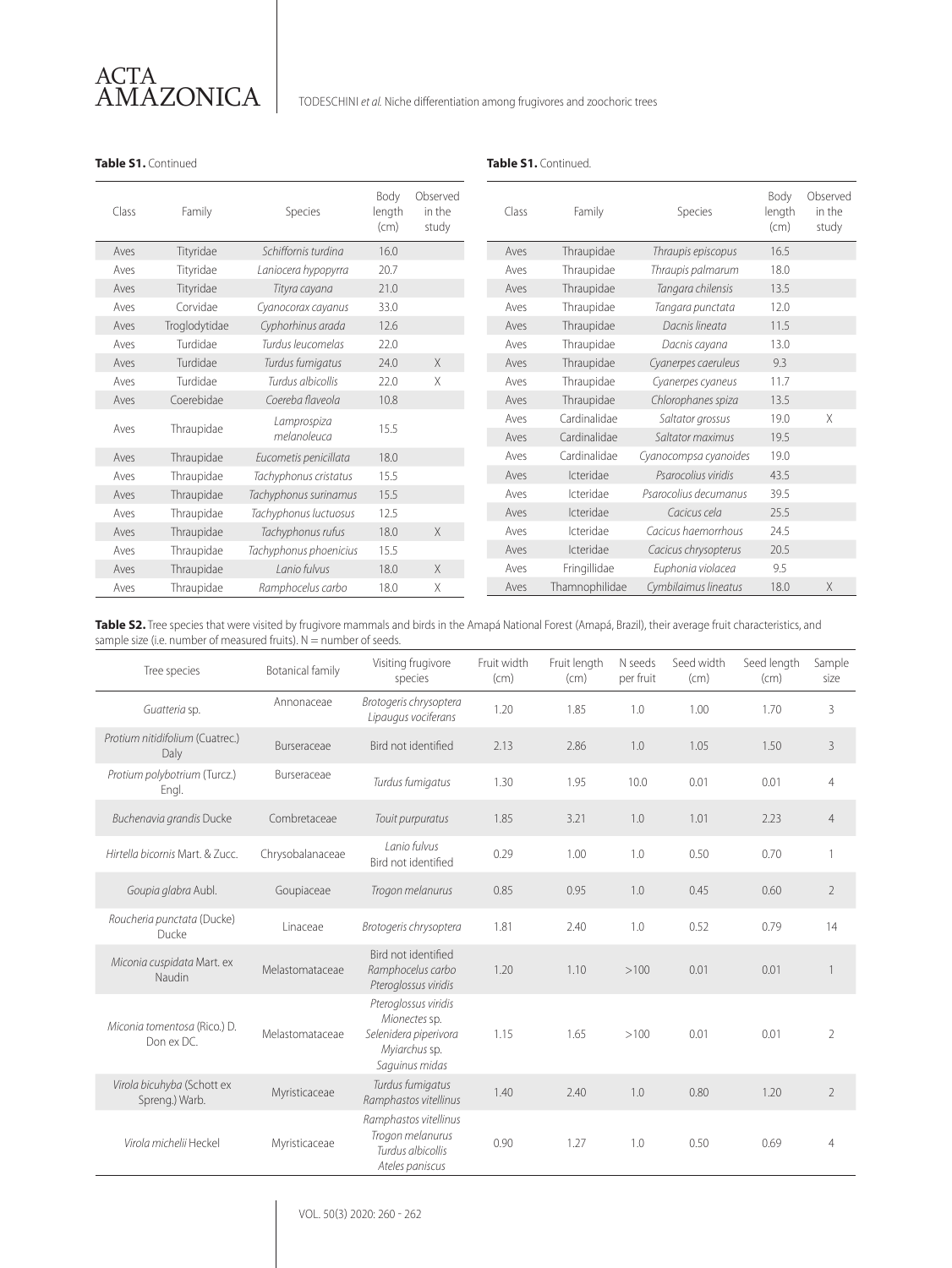

TODESCHINI *et al.* Niche differentiation among frugivores and zoochoric trees

#### **Table S2.** Continued

| Tree species                        | Botanical family | Visiting frugivore<br>species                           | Fruit width<br>(cm) | Fruit length<br>(cm) | N seeds<br>per fruit | Seed width<br>(cm) | Seed length<br>(cm) | Sample<br>size |
|-------------------------------------|------------------|---------------------------------------------------------|---------------------|----------------------|----------------------|--------------------|---------------------|----------------|
| Virola michelii Heckel              | Myristicaceae    | Ramphastos vitellinus<br>Bird not identified            | 1.23                | 1.70                 | 1.0                  | 0.76               | 1.27                | 3              |
| Eugenia sp1                         | Myrtaceae        | Bird not identified<br>Lanio fulvus<br>Saltator grossus | 0.70                | 0.70                 | 2.5                  | 0.15               | 0.25                | $\overline{2}$ |
| Myrtaceae<br>Myrcia grandis McVaugh |                  | Turdus sp.<br>Cymbilaimus lineatus<br>Tachyphonus rufus | 1.00                | 1.10                 | 1.0                  | 0.86               | 0.80                | $\overline{3}$ |
| Neea altissima Poepp. & Endl.       | Nyctaginaceae    | Mionectes sp.                                           | 0.43                | 0.54                 | 1.0                  | 0.19               | 0.39                | $\overline{4}$ |
| Manilkara huberi (Ducke)<br>Standl. | Sapotaceae       |                                                         | 1.79                | 1.73                 | 1.0                  | 0.65               | 1.20                | 8              |
| Micropholis trunciflora Ducke       | Sapotaceae       | Turdus fumigatus                                        | 2.09                | 2.52                 | 1.0                  | 0.92               | 1.45                | $\mathcal{L}$  |
| Pouteria pallens TD Penn.           | Sapotaceae       | Touit purpuratus                                        | 3.03                | 3.12                 | 1.0                  | 2.40               | 2.88                | 5              |
| Pourouma tomentosa Mart.<br>ex Mig. | Urticaceae       | Piculus flavicula                                       | 1.06                | 1.57                 | 1.0                  | 0.85               | 1.15                | 3              |
| Pourouma tomentosa Mart.<br>ex Mig. | Urticaceae       | Trogon melanurus                                        | 1.23                | 1.70                 | 1.0                  | 0.82               | 1.10                | $\overline{2}$ |

**Table S3.** Dependent and independent variables included, the correspondent error distribution, and sampling units of the full models to perform the multi-model inference analyses to investigate niche segregation mechanisms among diurnal canopy frugivores and zoochoric trees in the Amapá National Forest (Amapá, Brazil).

| Dependent variable    | Independent variables                                                                                                                                   | Sampling unit                                                | Frror distribution |
|-----------------------|---------------------------------------------------------------------------------------------------------------------------------------------------------|--------------------------------------------------------------|--------------------|
| Frugivore size        | Fruit weight + Fruit size + Fruit's smallest dimension + Seed size +<br>Seed smallest dimension + Tree DBH                                              | Each individual/group of frugivore that<br>visited the trees | Gaussian           |
| Seed swallowed or not | Fruit weight + Fruit size + Fruit smallest dimension + Seed size +<br>Seed smallest dimension + Frugivore size                                          | Each individual/group of frugivore that<br>visited the trees | Binomial           |
| Frugivore richness    | Fruit weight + Fruit size + Fruit smallest dimension + Seed size +<br>Seed smallest dimension $+$ Tree DBH $+$ Prevalence of ripe fruit in the<br>month | Fach visited tree                                            | Poisson            |
| Frugivore abundance   | Fruit weight + Fruit size + Fruit smallest dimension + Seed size +<br>Seed smallest dimension $+$ Tree DBH $+$ Prevalence of ripe fruit in the<br>month | Fach visited tree                                            | Poisson            |

**Table S4.** List of the 72 focal trees monitored in the Amapá National Forest (Amapá, Brazil), with the number of frugivore individuals and species recorded feeding on their fruits.  $N =$  number of individuals/species.

| Focal tree species  | N frugivore<br>individuals | N frugivore<br>species | Month of<br>monitoring |
|---------------------|----------------------------|------------------------|------------------------|
| Buchenavia congesta |                            |                        | June                   |
| Buchenavia grandis  | $\mathcal{P}$              | 1                      | May                    |
| Buchenavia grandis  |                            |                        | May                    |
| Duroia macrophylla  |                            |                        | February               |
| Duroia macrophylla  | $\overline{a}$             |                        | February               |
| Duroia macrophylla  |                            |                        | February               |
| Eugenia cupulata    | $\overline{a}$             |                        | September              |
| Eugenia cupulata    |                            |                        | September              |
| Eugenia sp.         | 4                          | 3                      | September              |
| Goupia glabra       | 1                          | 1                      | March                  |

#### **Table S4.** Continued.

| Focal tree species   | N frugivore<br>individuals | N frugivore<br>species | Month of<br>monitoring |
|----------------------|----------------------------|------------------------|------------------------|
| Goupia glabra        |                            |                        | July                   |
| Goupia glabra        |                            |                        | June                   |
| Guatteria citriodora | $\overline{\phantom{0}}$   |                        | August                 |
| Guatteria hypoglauca |                            |                        | April                  |
| Guatteria olivacea   | -                          |                        | March                  |
| Guatteria sp.        | $\mathfrak{D}$             | $\mathfrak{D}$         | April                  |
| Hirtella bicornis    | 3                          | $\mathfrak{D}$         | August                 |
| Hirtella bicornis    |                            |                        | August                 |
| Hirtella rodriguesii | -                          |                        | August                 |
| Licania bracteata    |                            |                        | April                  |
| l icania bracteata   |                            |                        | April                  |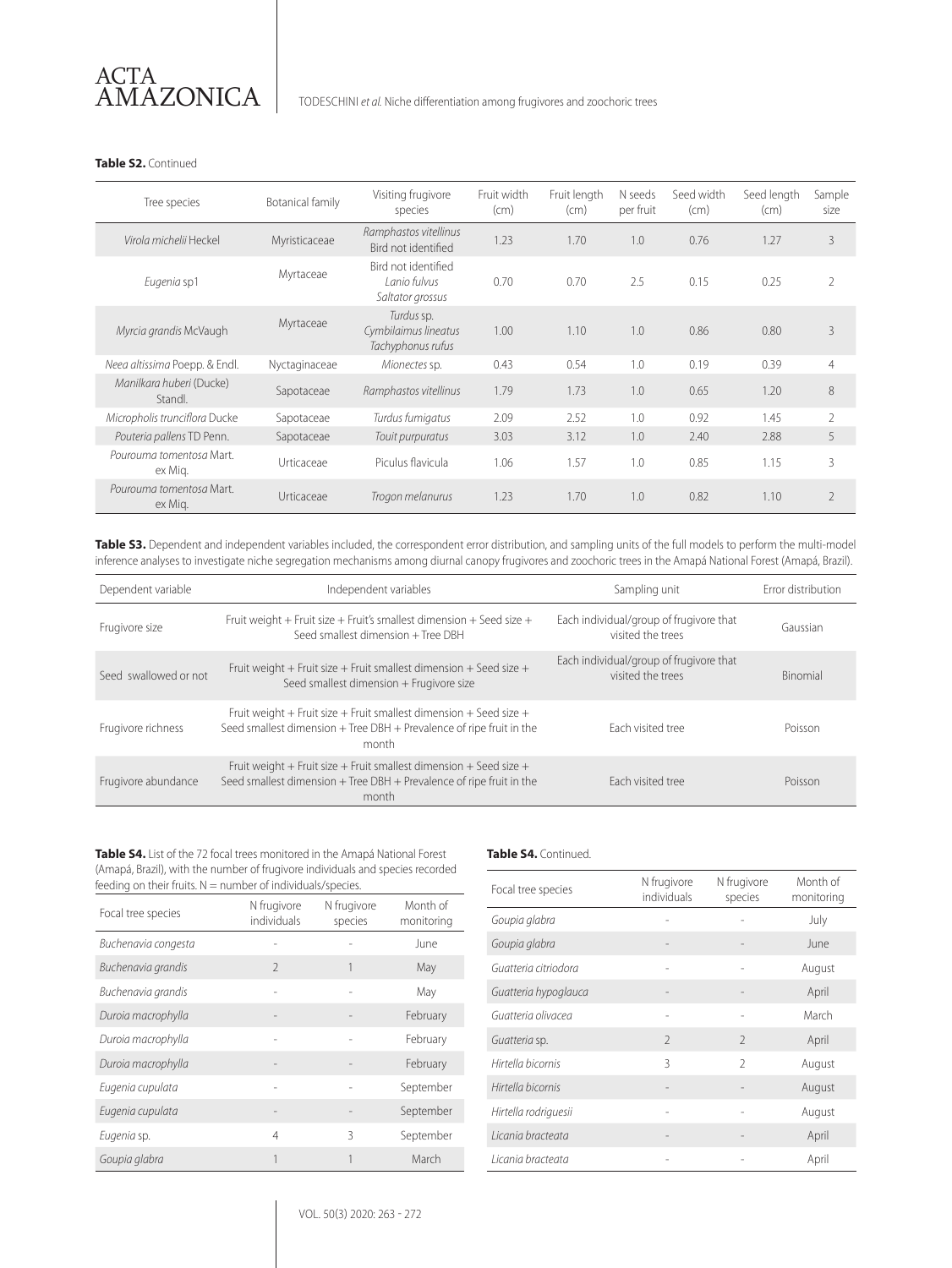# ACTA AMAZONICA

TODESCHINI *et al.* Niche differentiation among frugivores and zoochoric trees

#### **Table S4.** Continued. **Table S4.** Continued.

| Focal tree species      | N frugivore<br>individuals | N frugivore<br>species | Month of<br>monitoring | Focal tree species   | N frugivore<br>individuals | N frugivore<br>species | Month of<br>monitorino |
|-------------------------|----------------------------|------------------------|------------------------|----------------------|----------------------------|------------------------|------------------------|
| Licania octandra        |                            |                        | May                    | Pourouma tomentosa   | L,                         |                        | September              |
| Manilkara bidentata     |                            |                        | May                    | Pouteria engleri     |                            |                        | August                 |
| Manilkara huberi        |                            |                        | January                | Pouteria pallens     | $\overline{2}$             | 1                      | June                   |
| Manilkara huberi        | 3                          | 1                      | February               | Pouteria peruviensis | ÷,                         |                        | January                |
| Manilkara huberi        |                            |                        | March                  | Pouteria peruviensis |                            |                        | June                   |
| Manilkara huberi        |                            |                        | March                  | Protium nitidifolium | $\overline{2}$             | $\mathbf{1}$           | July                   |
| Manilkara huberi        |                            | $\overline{a}$         | June                   | Protium polybotrium  | $\overline{2}$             | $\mathbf{1}$           | June                   |
| Miconia cuspidata       | 5                          | 3                      | July                   | Protium trifoliatum  |                            |                        | June                   |
| Miconia pyrifolia       |                            |                        | July                   | Roucheria punctata   |                            |                        | March                  |
| Miconia tomentosa       | 13                         | 5                      | July                   | Roucheria punctata   | $\overline{2}$             | 1                      | April                  |
| Micropholis guyanensis  |                            |                        | <b>June</b>            | Roucheria punctata   |                            |                        | April                  |
| Micropholis guyanensis  |                            |                        | July                   | Sextonia rubra       |                            |                        | July                   |
| Micropholis guyanensis  |                            |                        | August                 | Sextonia rubra       |                            |                        | July                   |
| Micropholis trunciflora |                            | 1                      | August                 | Sextonia rubra       |                            |                        | July                   |
| Myrcia floribunda       |                            |                        | February               | Siparuna decipiens   |                            |                        | March                  |
| Myrcia grandis          | 3                          | 3                      | August                 | Siparuna decipiens   |                            |                        | May                    |
| Myrcia grandis          |                            |                        | September              | Siparuna monogyna    |                            |                        | September              |
| Neea altissima          |                            | 1                      | February               | Siparuna sp.         |                            |                        | March                  |
| Neea floribunda         |                            |                        | January                | Theobrama subincanum |                            |                        | March                  |
| Neea madeirana          |                            |                        | February               | Theobrama subincanum |                            |                        | April                  |
| Ocotea negrensis        |                            |                        | February               | Theobrama subincanum |                            |                        | April                  |
| Ocotea percurrens       |                            |                        | June                   | Theobrama subincanum |                            |                        | June                   |
| Ocotea percurrens       |                            |                        | September              | Virola bicuhyba      | 3                          | $\overline{2}$         | September              |
| Ocotea puberula         |                            |                        | August                 | Virola michelli      | 17                         | 4                      | January                |
| Pourouma tomentosa      |                            | 1                      | September              | Virola michelli      | 3                          | $\overline{2}$         | August                 |
| Pourouma tomentosa      | 3                          | 1                      | September              |                      |                            |                        |                        |

**Table S5.** Model-averaging results based on Akaike weights of the models with ΔAICc (difference between the AICc of a given model and the AICc of the most parsimonious model) ≤ 2.0. None of the dependent variables was considered important for predicting frugivore richness on fruit-bearing trees in the Amapá National Forest (Amapá, Brazil), since they presented importance values < 0.4. Coefficients, standard errors, and *P*-values were conditionally averaged. DBH = tree diameter at breast height.

| Independent variables     | Coefficient $\pm$ SE |       | Variable Importance |
|---------------------------|----------------------|-------|---------------------|
| Seed's longest dimension  | $0.334 + 0.190$      | 0.100 | 0.25                |
| Fruit size                | $-0.327 + 0.208$     | 0.142 | 0.20                |
| Fruit's longest dimension | $0.262 + 0.178$      | 0.171 | 0.15                |
| Seed size                 | $-0.311 \pm 0.261$   | 0.265 | 0.12                |
| DBH                       | $-0.235 + 0.177$     | 0.217 | N 12                |